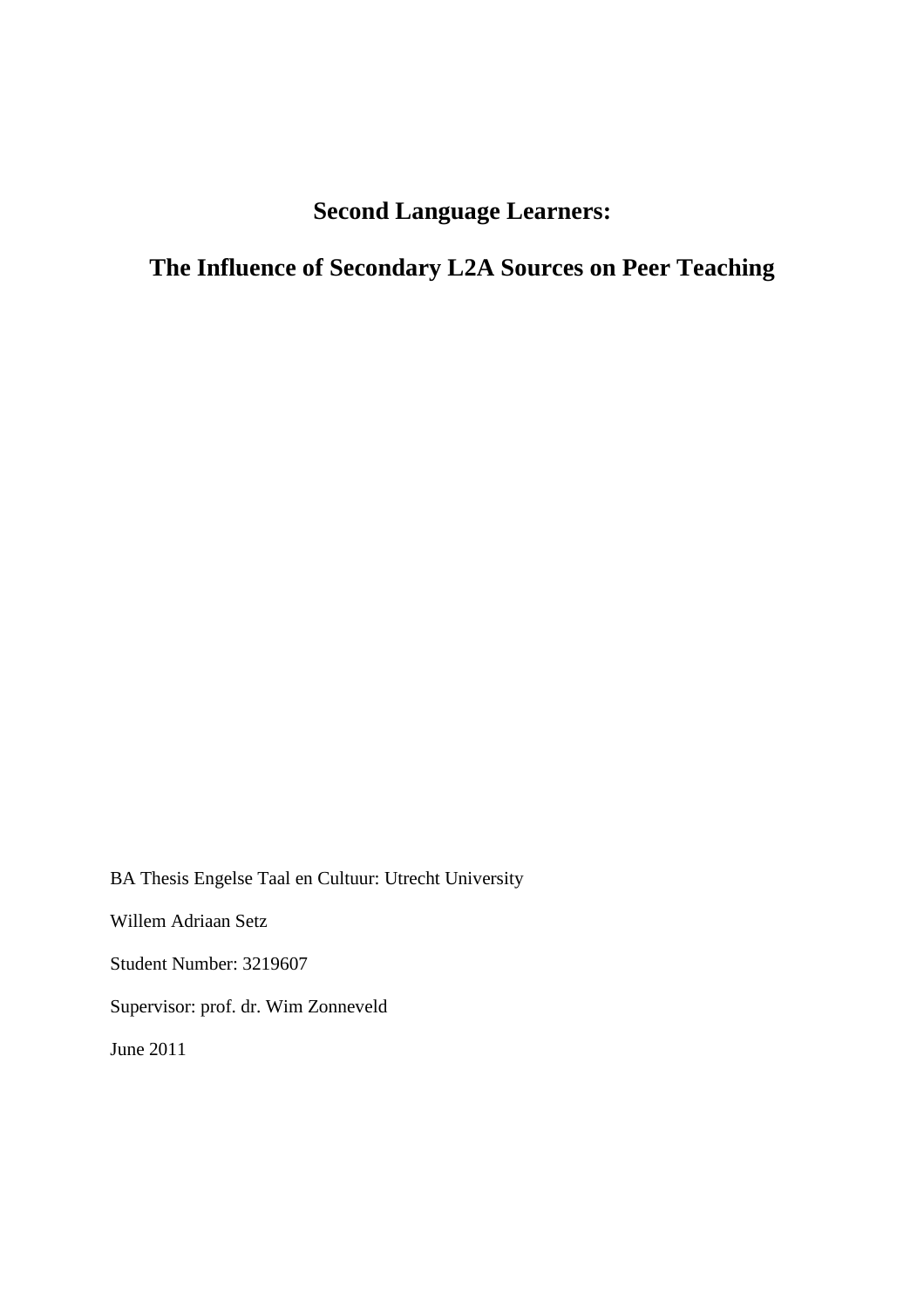## **Table of contents**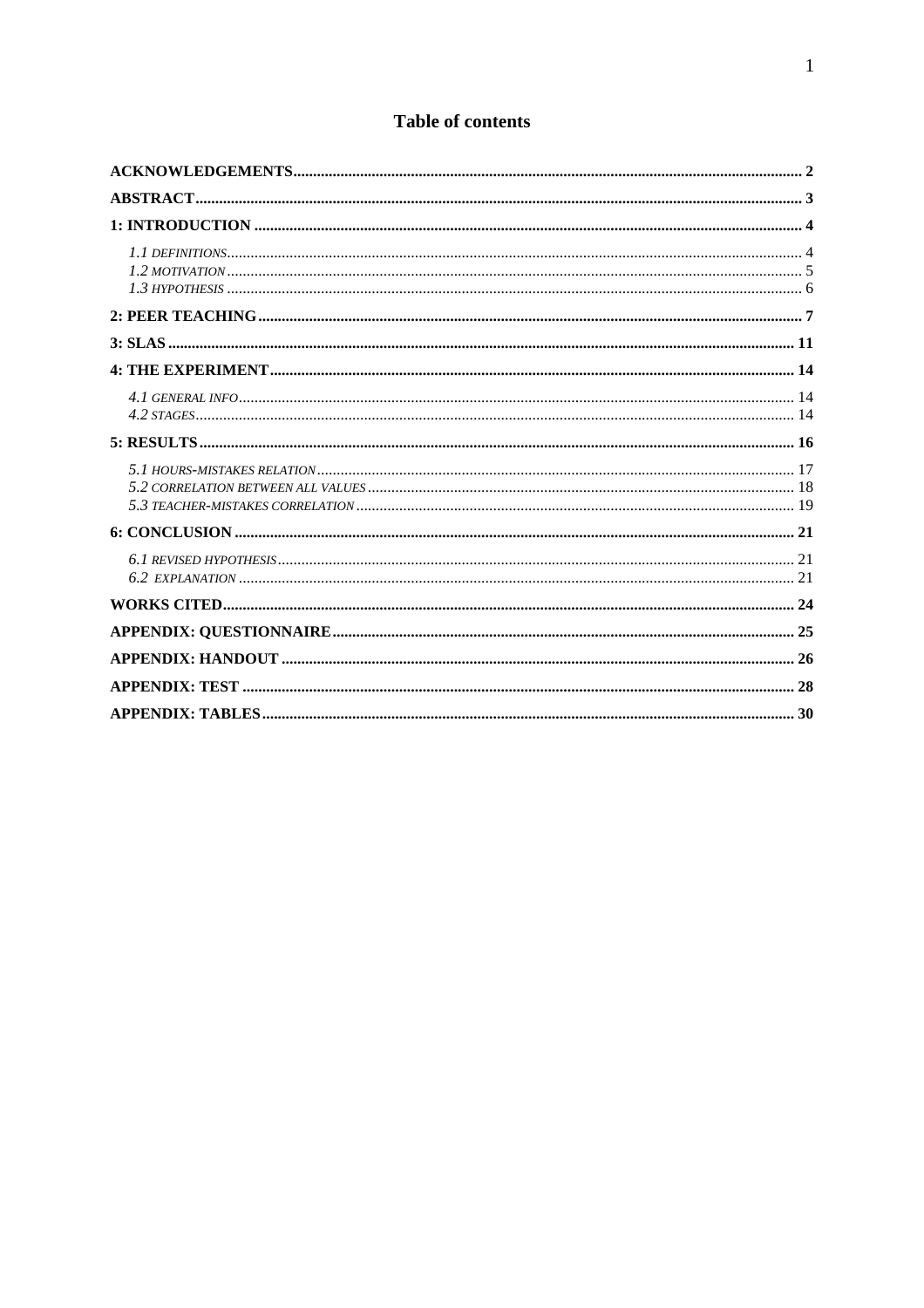# **Acknowledgements**

I would like to thank Marja Geerlof, Madeleine de Weerd, class HV1G, and class HV1K for their time and cooperation. Without them this experiment would not have been possible.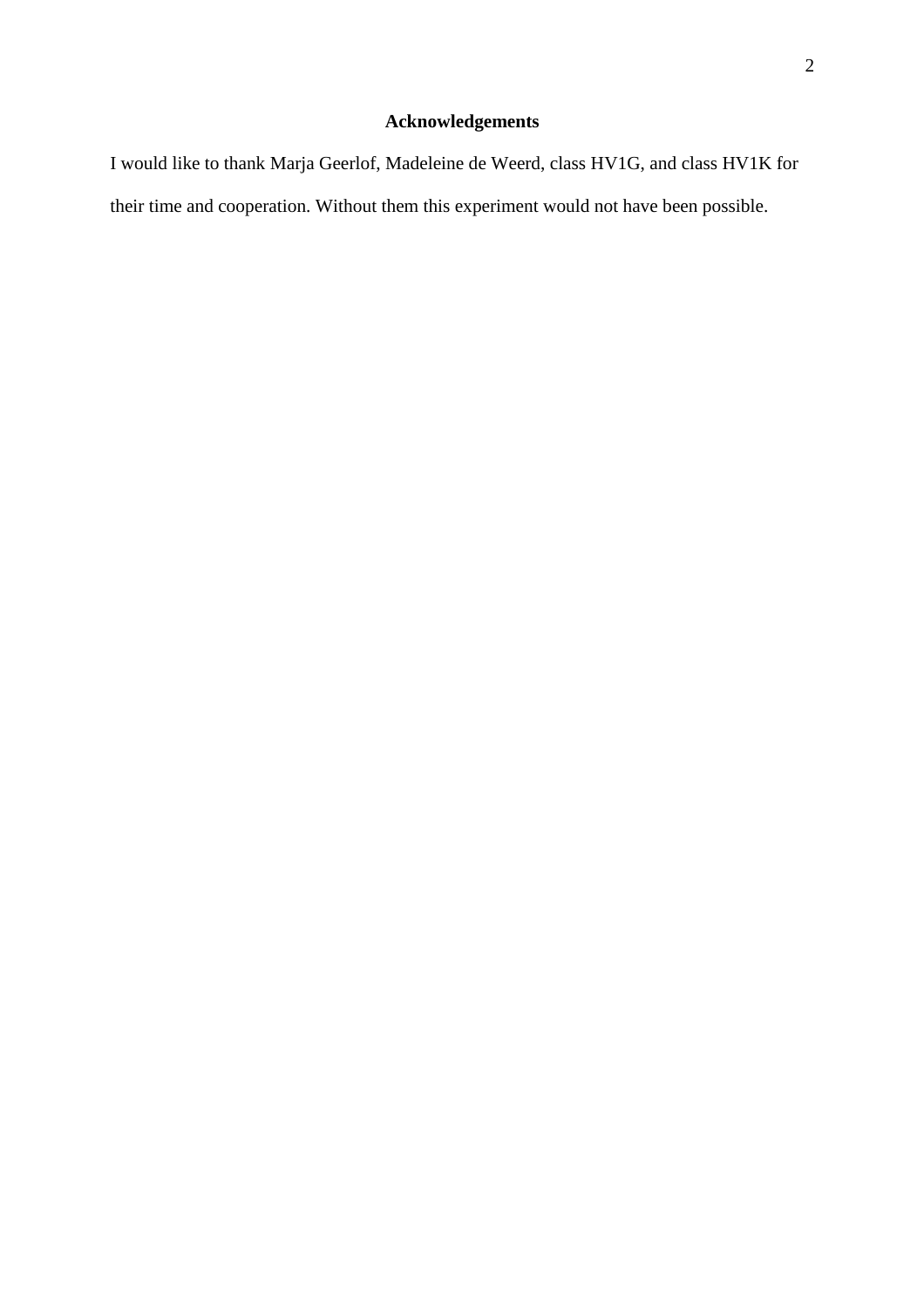#### **Abstract**

This paper will report on the findings of an experiment conducted at a Dutch secondary school in 2011. In this experiment, two first-year HAVO/VWO classes were taught the use of the English indefinite articles, specifically the proper use of *a* and *an*, using peer teaching as a means of conveying this information. The students were also asked beforehand how much time they spend per week, on average, on Secondary L2A Sources (SLAS), more informally known as sources of L2A that are not part of the established curriculum (for example, subtitled television). The aim of the experiment was to determine if there is a significant correlation between the amount of time these students spent on SLAS and the results of a test on the English indefinite articles, which was given after the peer teaching session.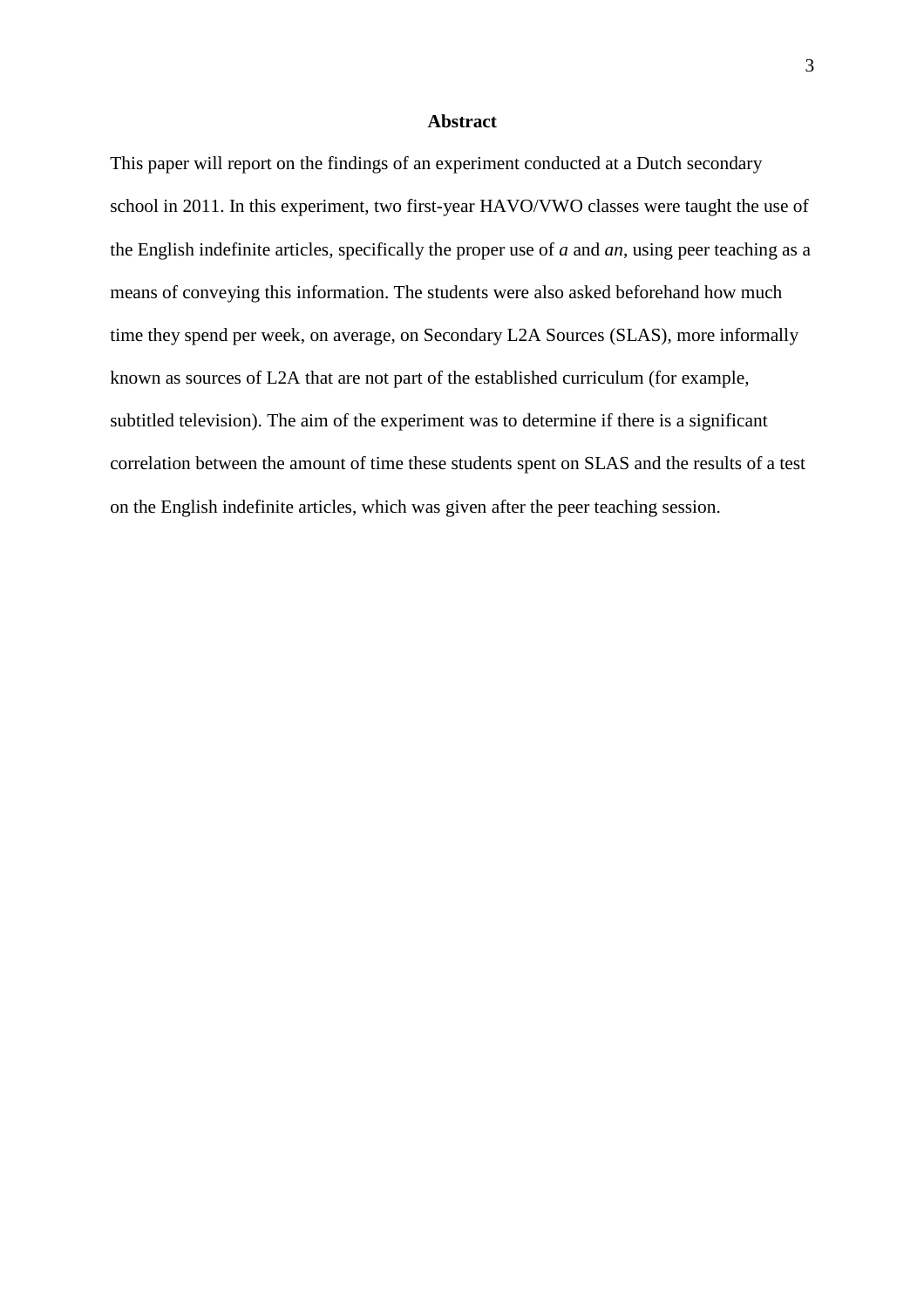#### **1: introduction**

#### *1.1 definitions*

Since the title of this paper may contain terms that are unfamiliar to some I will start this paper by providing the reader with some definitions. Firstly, Secondary L2A Sources (SLAS) in this paper are the sources such as subtitled television programmes, literature and magazines written in a non-native language, the internet, music, and the like. In other words, these are the sources that can influence the L2A of a person on a day-to-day, less conscious level. SLAS do not actively teach a new language to a person, but an individual might learn vocabulary, grammar, syntax, and other aspects of the L2 by using these sources. To give an example, when a person that possesses language 1 watches a television programme spoken in language 2, which is in turn has language 1 subtitles, this person might learn the properties of a part of language 2 merely by listening to it while seeing the translation at the same time. The more active SLAS such as literature and web pages, written in a non-native but familiar language to the reader, already require the reader to have an understanding of the workings of that language. However, individuals might still learn, for example, new sentence structures or words that can be added to their vocabulary as they are reading. Although they are not actively trying to improve on these points, learning only one new word means that these sources can potentially serve as a L2A source.

 The second term, peer teaching, has several interpretations. For the purpose of this paper, the term will be defined as an arrangement in a classroom setting in which the teacher teaches (part of) the curriculum to a selected few students. These will then pass on this new knowledge to their fellow classmates, which is done in small groups to avoid overwhelming the teacher assistants (TAs). The idea behind this concept is that, in theory, the TAs are more capable of conveying information on the same level as their peers than a teacher is capable of, since the latter will always be on a higher level of understanding in terms of the curriculum.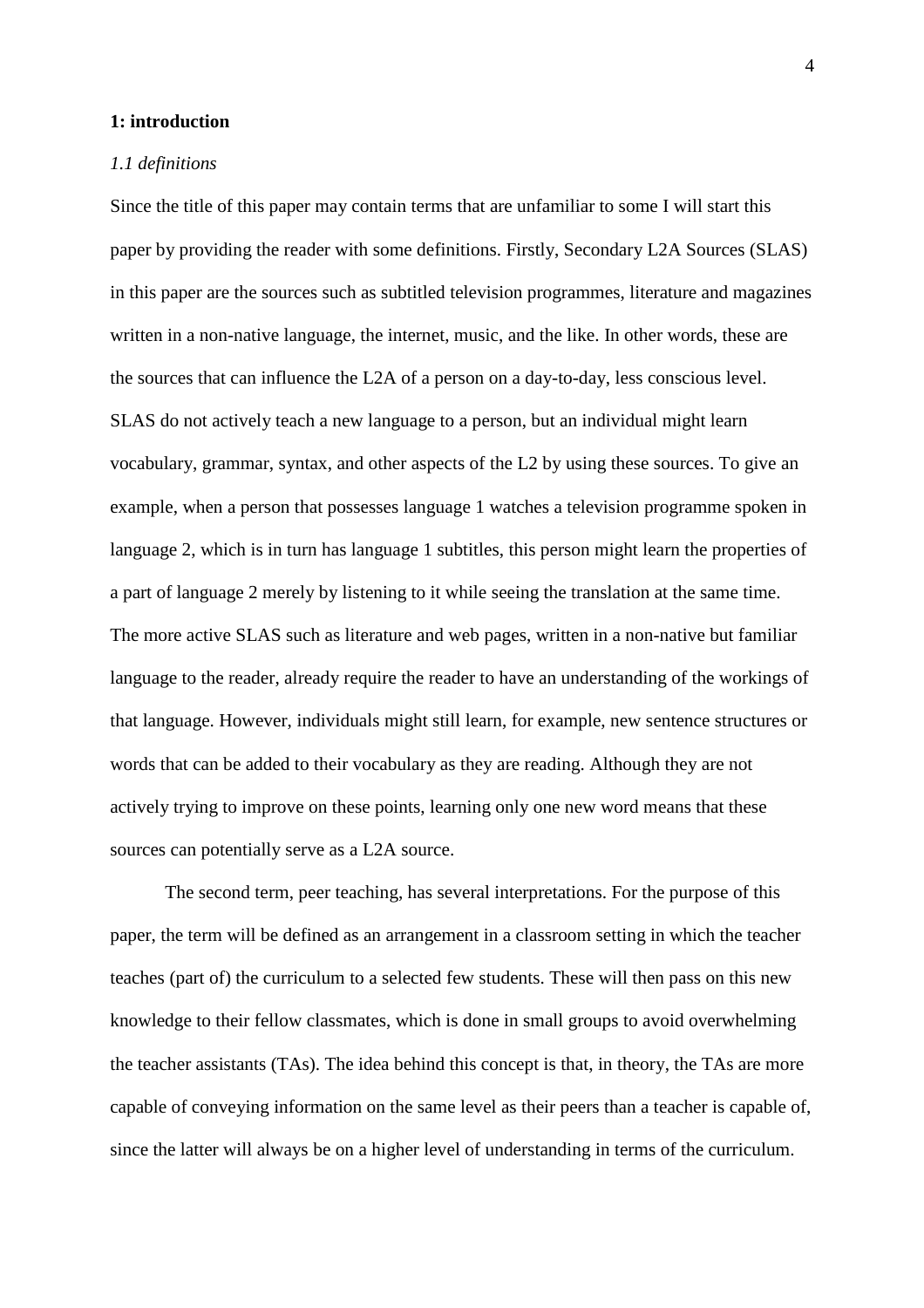Furthermore, since this is done in small groups the TAs can help individual struggling students, whereas a teacher is often not in this position due to constraints in time or the presence of too many students that require individual help. There are other advantages, as well as disadvantages, which will be discussed in chapter 2.

#### *1.2 motivation*

To properly explain the reason why I chose to write this BA thesis on the subjects of SLAS and peer teaching, a bit of back-story is in order. I have, for a long time, held the personal belief that the amount of time spent on SLAS has a positive effect on L2A. I based this belief on the fact that I saw the younger generations in my surroundings struggling with fairly basic English as, for example, found in video games designed specifically for a younger audience. My theory was that a decrease of available SLAS (such as the fact that originally English children's shows in the Netherlands are more often dubbed than subtitled) was a part of the cause of this lingual decline. So I sought out to test this theory for my BA thesis in English Language and Culture. This being a language and language acquisition-related issue I eventually ended up in Wim Zonneveld's office. I explained that this was the general area I wished to investigate further and after some suggestions I found that peer teaching sounded as an interesting subject as well. This method of teaching was something I've heard of before but never properly looked into, and perfectly suited my growing interest in language teaching and education. I received an MA thesis paper by a student called Robert-Jan Lantaff, who had researched the effect of peer teaching in a self-designed setting in Dutch secondary education. Intrigued by his findings I wished to investigate peer teaching further, but also wished to include the subject of SLAS. So in the end I decided to examine the correlation between SLAS and their effect on peer teaching by determining whether the amount of time students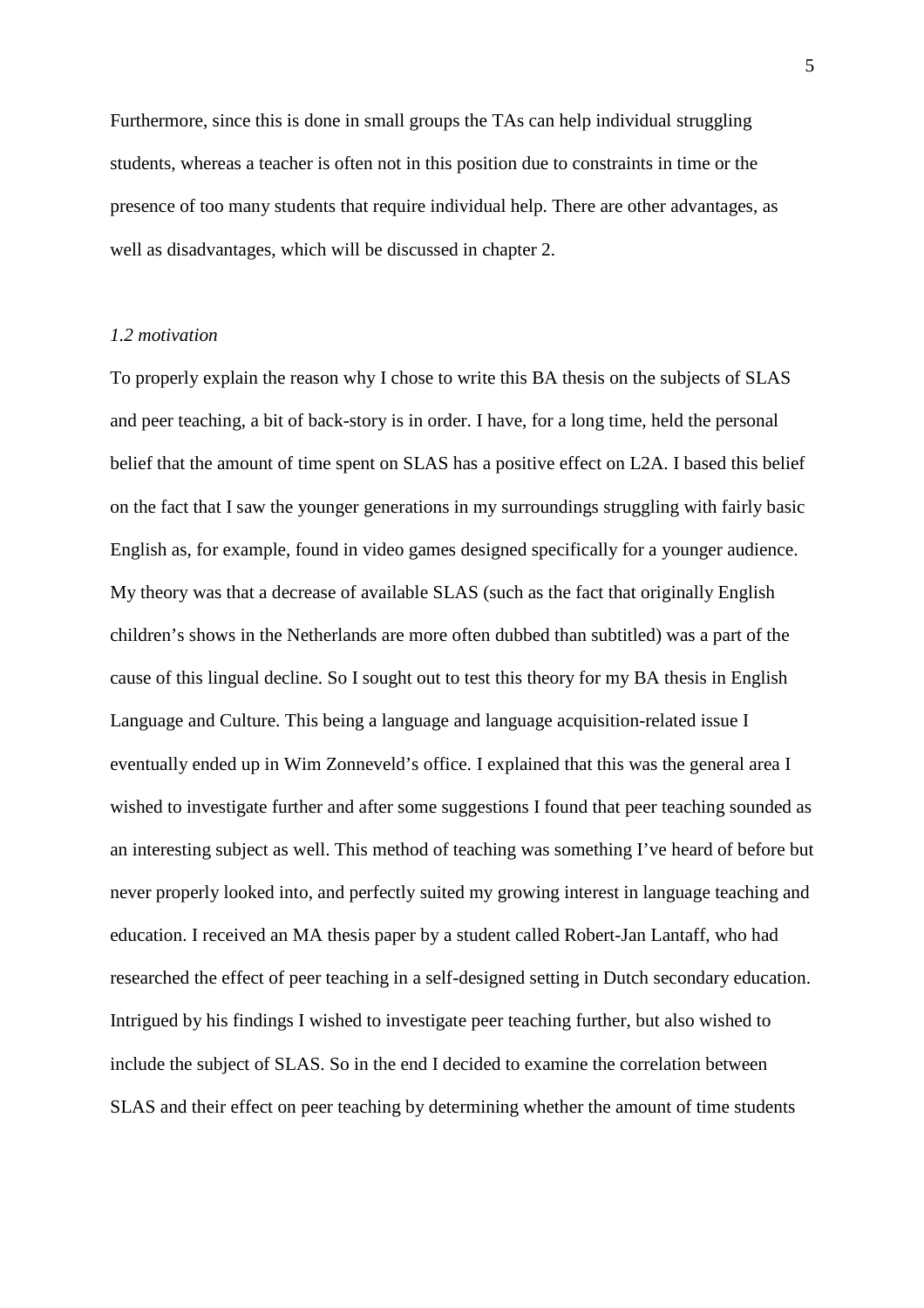spend on SLAS has any influence on the grades of peer teaching groups. The results were surprising.

## *1.3 hypothesis*

The hypothesis at the beginning of the experiment was: 'The amount of time students of a Dutch secondary school spend on English SLAS has a positive effect on their grades, and on the teaching capabilities of teacher assistants in a peer teaching environment.' The basis for this hypothesis is my belief that students learn a lot from SLAS in terms of grammar, pronunciation, and other areas of a language. This would mean that the more hours they spend on SLAS, the better they will understand the language in general. As for the teacher assistants, it builds further on my aforementioned belief. Hypothetically, the higher the level of competence in the language, the better they would be at explaining how it works. The methods that were used to test this claim, as well as their execution and the results thereof, will be explained in detail in the rest of this paper.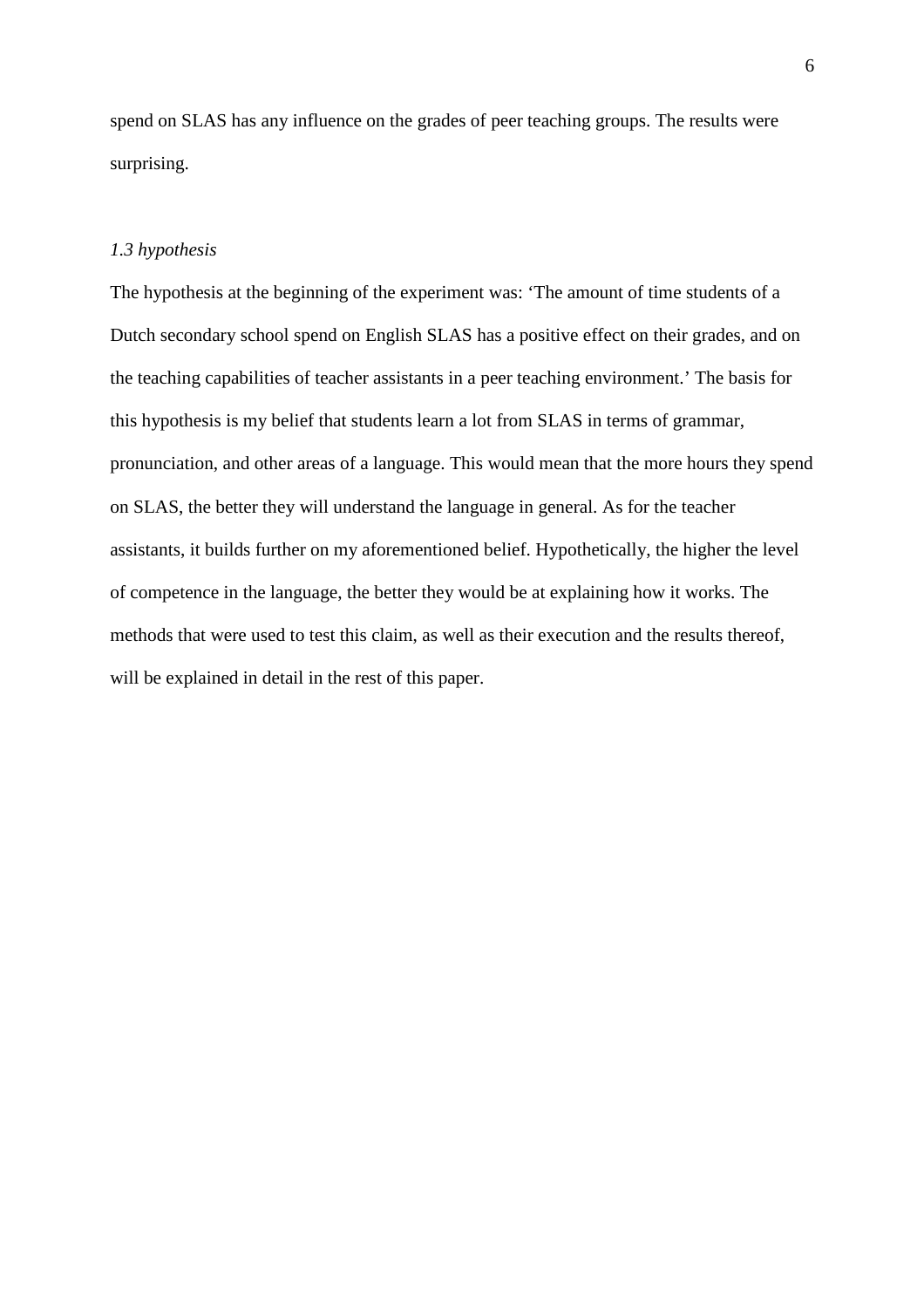#### **2: peer teaching**

Peer teaching, a type of education that has many forms but only one goal. Whether it is in the form of students divided into learning groups, assigning teacher assistants to struggling students, or having students explain subject matter to their fellow students, ultimately it all comes down to the concept of 'students teaching students'. The concept has been around since 1798 (Goldschmid 10) and has become popular for several reasons, the foremost being that it is believed that students are in some ways better at explaining the curriculum than their teachers. The idea is that students possess about the same level of competence as their fellow students whilst teachers are always of a higher rank. It can be difficult to explain something in a simple way if all you know is the difficult explanation, that is, as seen from the eyes of the students. Furthermore, if you have the students actively investigate a subject, as opposed to passively listening to an explanation, it is likely that they will understand the subject more quickly. I will now give some examples of the various form of peer teaching, after which I will discuss some more advantages, as well as some disadvantages.

One of the more popular forms of peer teaching is group-based cooperative learning (Manning). The students are put together in groups of four to six and all of them work together to achieve a common goal. Whether this is a small reward or even a bonus on grades, the idea behind it is that students are driven to perform better when placed in a group, since slacking off would result in the entire group failing at a particular task. Although this might be seen as a form of peer pressure, it is hard to argue that there are negative side effects to asking your fellow group member to perform better. Furthermore, this form of peer teaching takes away the individual versus the individual aspect found in many schools (Manning). This competition drives the students away from each other and can produce outright hostility between those striving for the top. By using group-based cooperative learning there is no longer any need to compete, since a group can only win, not lose. Finally, the group forms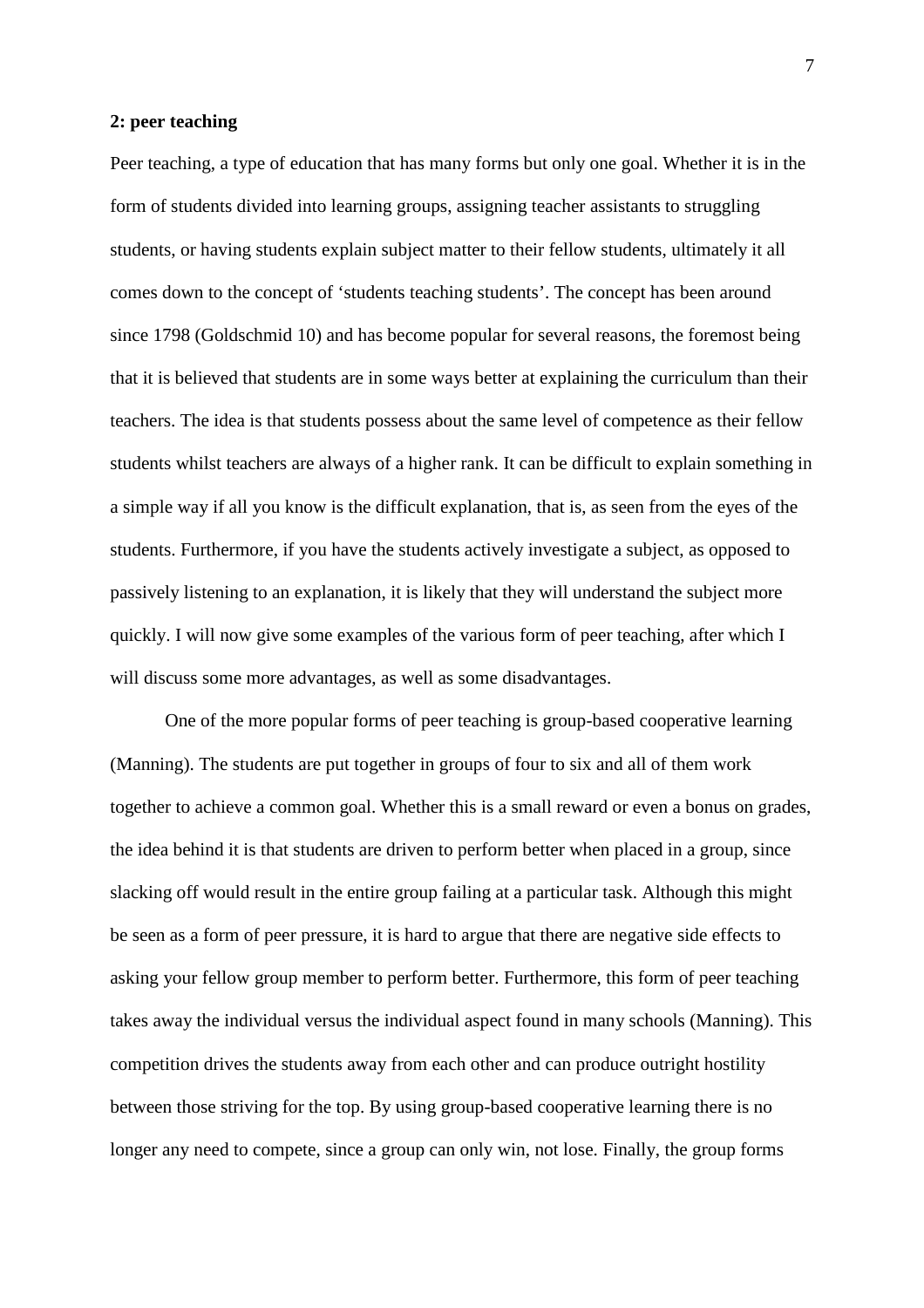motivates students who understand the curriculum to explain this to those who do not. If they as a group wish to claim a prize, everyone in the group needs to understand the subject matter. This also means that students who have difficulty with the subject are no longer able to refrain from asking for help (for whatever reasons, due to shyness for instance). Their fellow group members know whether or not they understand the subject at hand and can help out accordingly.

One other form of peer teaching is the employment of teacher assistants. These can either be well-performing students who are asked by the teacher to help out struggling students, or individual students who are assigned to teach small groups of their fellow students (Goldschmid 10). Here again the idea is that students are better at explaining subject matter, namely that they can more easily explain it in terms a fellow student might understand. There are other advantages, but since these are the same for the other forms of peer teaching they will be summarised below.

The major advantage to peer teaching general is that it is a major time saver for teachers. By delegating easier tasks to teacher assistants or by grouping students so several students can hear an extended explanation at the same time, teachers save much-needed time. Given that time constraints are a universal bane to a teacher's existence, peer teaching can help alleviated some of this pressure. One other advantage is that peer teaching can contribute to students gaining a boost in their confidence. Those who assist a teacher can find pleasure in helping out their classmates whereas those working together in a group can achieve a feeling of group accomplishment. Individually, students can please no one but themselves when they perform well, whereas in these peer teaching environments they can use their knowledge to help others. Furthermore, peer teaching helps students to prepare for life later on. Many professions require teamwork and cooperation with colleagues, so why not prepare students for that at an early stage of their lives.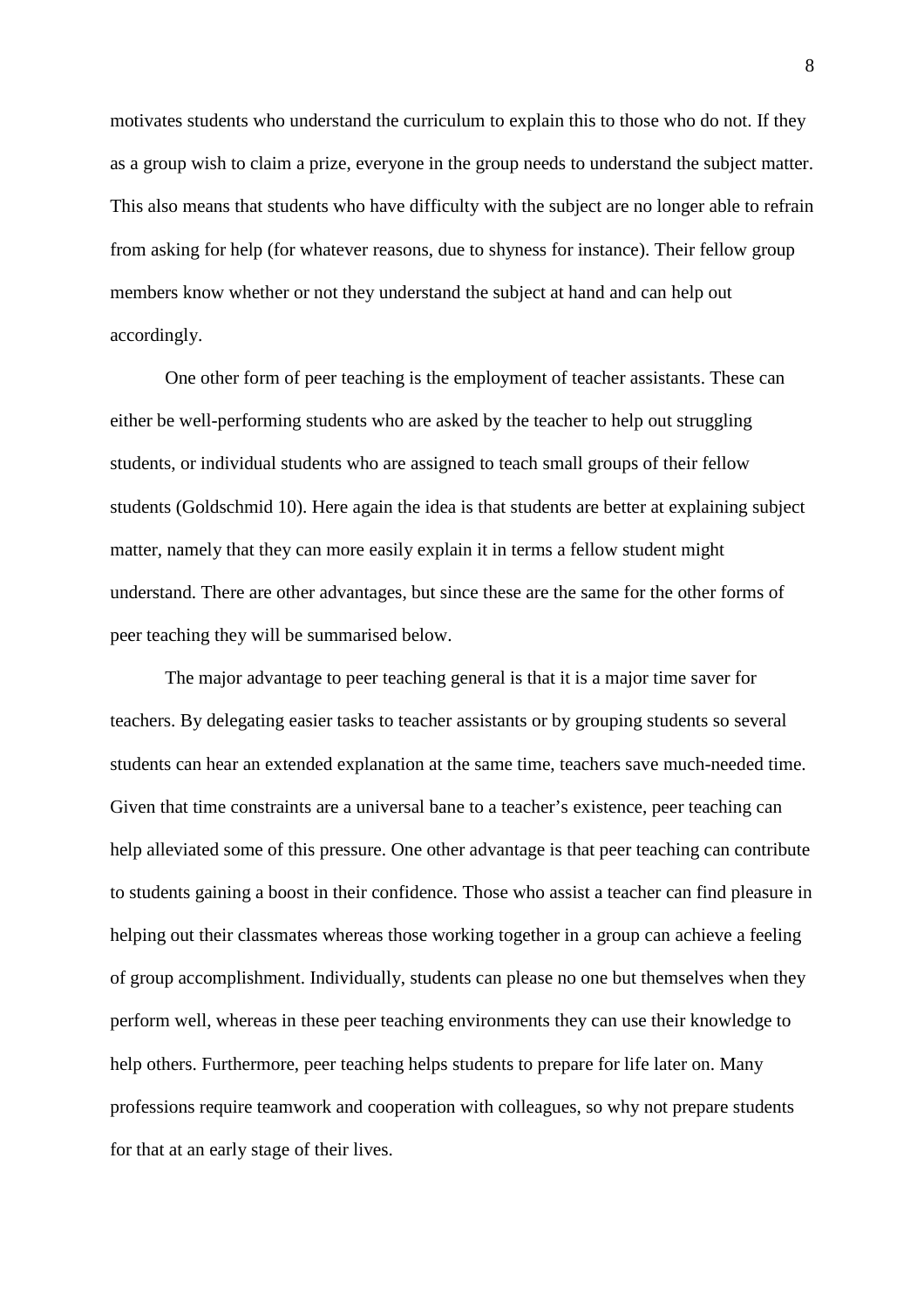One final advantage has been found to lie, perhaps surprisingly, in the education of students with autism. This was found to be the case in a study conducted to examine how peer teaching can benefit to helping children with autism (Jones). Each week for 24 weeks, two autistic students and one non-autistic student became peer tutors that were in charge of a class and taught their fellow students several subjects (Jones 4). At the end, the autistic children, as well as their classmates, were asked about their experiences. The results were that every peer tutor enjoyed the experience and many felt a sense of accomplishment (Jones 5-6). The experience also taught the non-autistic students a better understanding of autism, while at the same time feeling more responsible and helpful (Jones 6). This means that peer teaching is especially useful to autistic students, who in general have a hard time getting by. It helps them to cope with their disability while also gaining a confidence boost.

There are also, however, some disadvantages to peer teaching. The most prominent of these is the danger that teacher assistants or groups as a whole make mistakes. Simply put, students are not teachers and they cannot be expected to know the all details of a certain subject. The problem is that if a teacher assistant explains something incorrectly, the error is most likely to go unnoticed until it is too late, e.g. on a test. Furthermore, if an entire group of students has the wrong mindset about a certain part of the curriculum, it can be a timeconsuming task for a teacher to correct them. The disadvantage with peer teaching is that a teacher does not have the time to double-check each student that has been taught by a teacher assistant, although this is less of a problem when he or she is dealing with study groups.

 Some concerns have also been voiced as to whether the social interactions in groupbased peer teaching environments are desirable. Two researchers claim that although it is commonly accepted that peer teaching produces appropriate social interaction, it has not yet been adequately proven to be true for every case (Axelrod and Greer 43-44). There is also the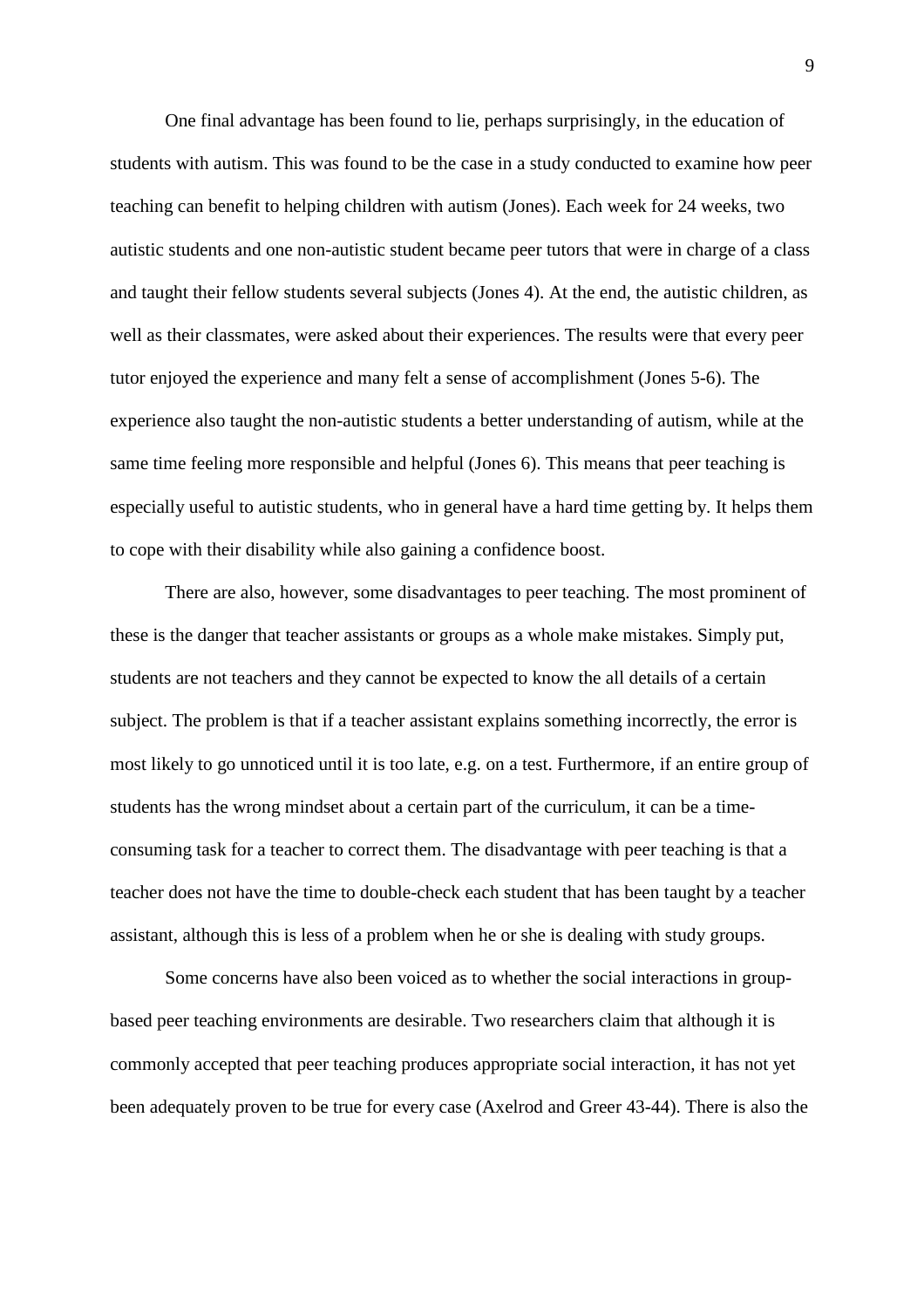danger that individual students in group who perform badly might be subjected to cruelty from their fellow peers (44).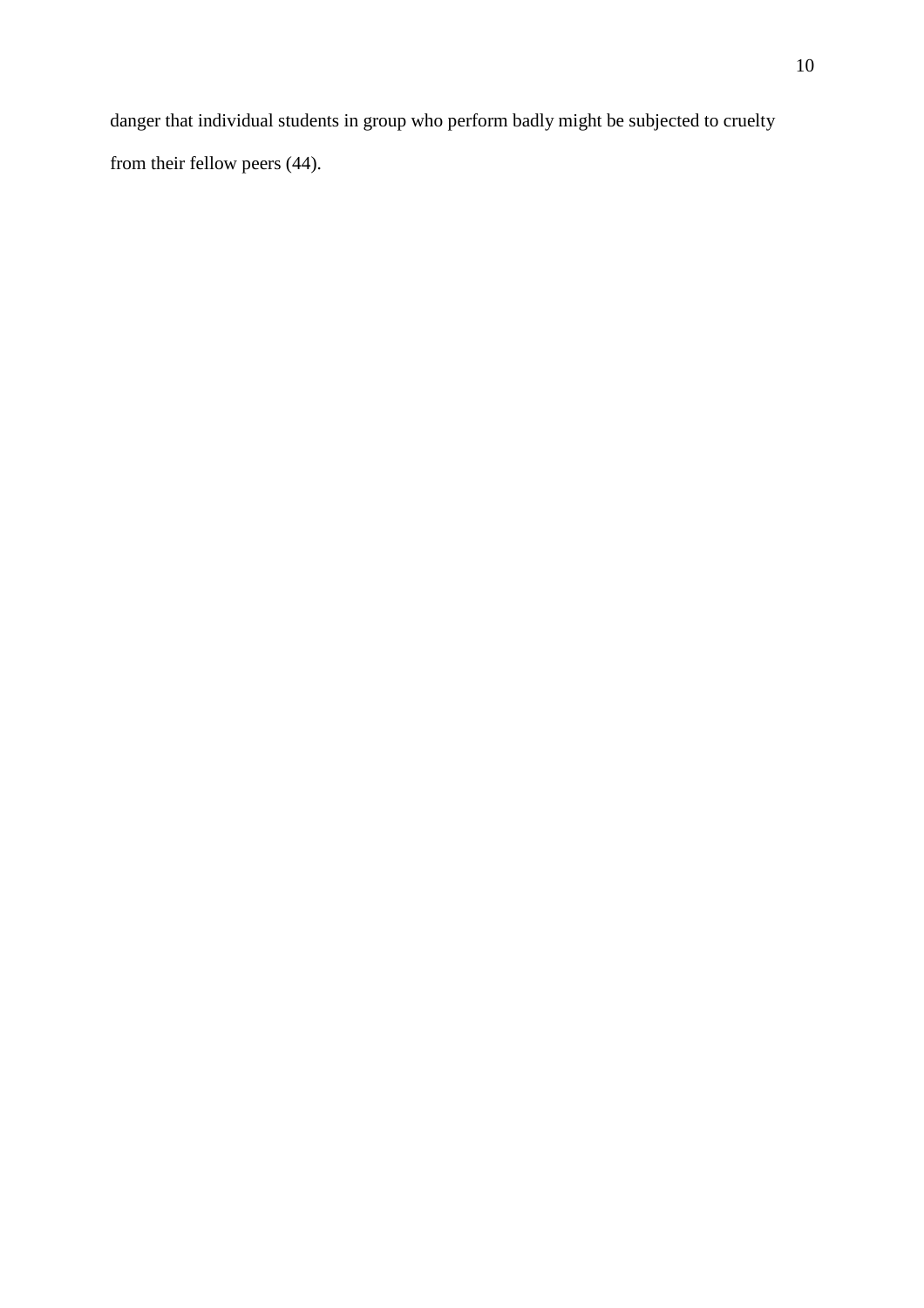#### **3: SLAS**

Although the SLAS that I have described encompass more than subtitled television, this source of L2A will be the focus of this chapter. The reason for this is that this SLAS is the only one my literature search in the context of this paper produced a significant amount of literature for. Other SLAS seem to be much more elusive and less well researched and less well asserted. This is not to say research has not been done for other SLAS, but my limited investigation has not unearthed it.

 After conducting a small, unofficial survey among my non-native English-speaking friends, colleagues, and acquaintances (22 in total), in which I asked which type of SLAS they thought was most helpful to them acquiring the English language, twenty stated that they learned the most, or had least had the strong impression they did, by watching subtitled television in their early years. It is not hard to see why this is the case; television provides a constant stream of foreign language input in the form of audio while at the same time giving the translation in the form of subtitles. Add to that that there is also a visual factor involved, which often links the spoken and written words to objects, it becomes clear that subtitled television can be a great source of learning. Although it is unlikely that they actively learned detailed and complex English grammar while they were watching, it is not unlikely that at a subconscious level they learned a lot about vocabulary especially, and language use and some basic grammar to a lesser extend. A study has shown that viewers of subtitled television have no problem switching between the image and the subtitles, meaning that reading subtitles is in no way a strenuous task (d'Ydewalle 60). Moreover, the process of learning a language while watching subtitled television is implicit, a real-life example of 'watch and learn'. Several researchers state that implicit learning leads to a superior acquisition of a language, although it should be mentioned that short-term memory experiments only show an increased understanding of vocabulary, not grammar or syntax (d'Ydewalle and Van de Poel 228).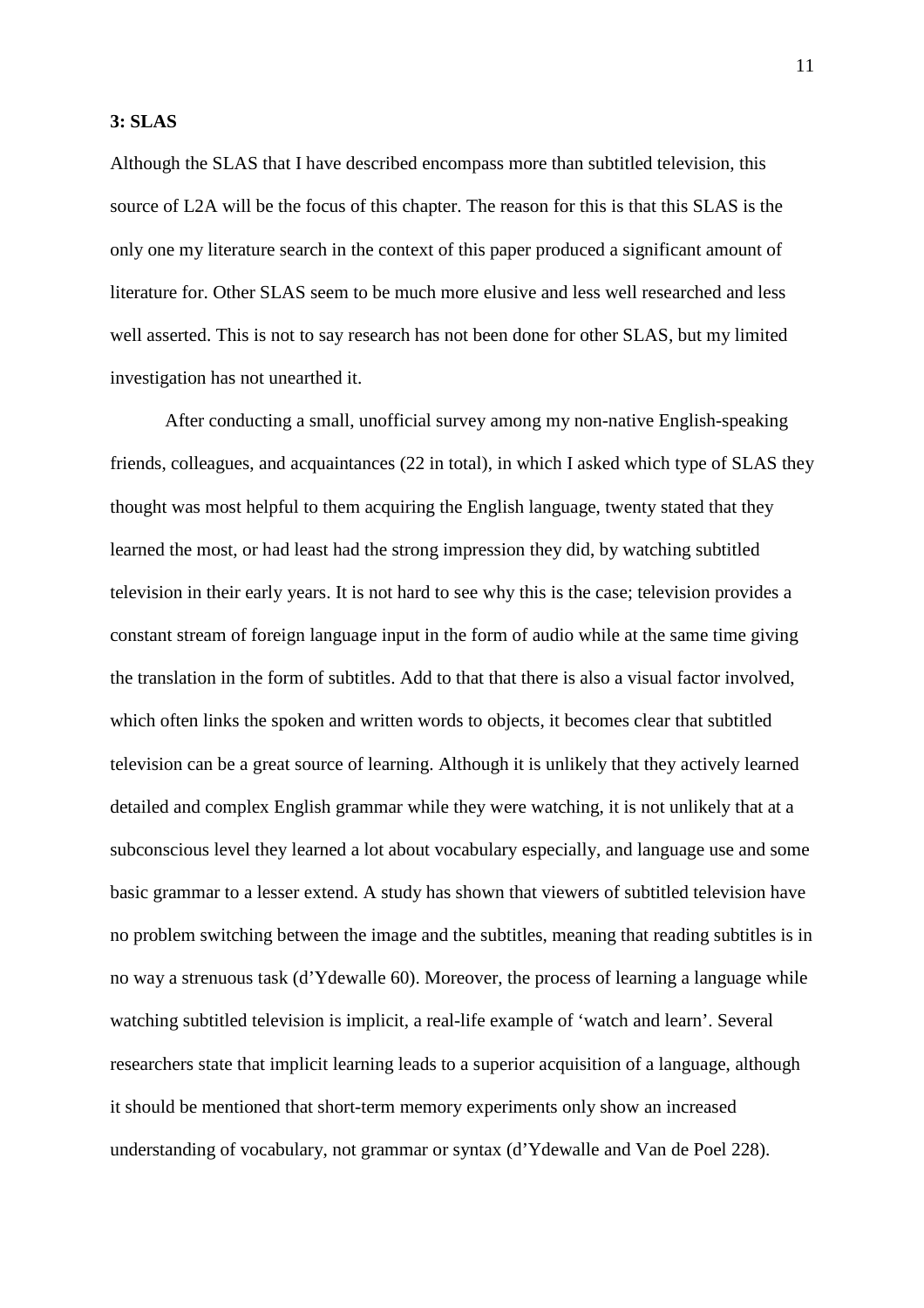How this relates to Dutch secondary school students is shown with a study by Paul Meara, who investigated how students of a modern language spend their time learning it. Unsurprisingly, the majority of the students spent little time on activities specifically designed to help them acquire a language (Williams and Thorne 227). This is understandable; actively learning something during the earlier stages of life is often tedious when it is not directly interesting to the learner, something each current and former secondary school student knows all too well. This is where SLAS can help, since they provide a student with the means of learning a language while at the same time not asking for active participation.

 Another way subtitled television can help students with their L2A is by having the students write the subtitles themselves. One study investigated the benefits of this approach and found that having the students write subtitles contributes positively to their L2A (William and Thorne 217). By creating subtitles, students were required to listen, watch, interpret, consider the register of a language, and take into account several other factors that greatly helped them understand the language (219-221).

 However, the subject at hand was passive learning and its effects. Research has been done to examine the effect of subtitles on learning a new language and the results are generally the same. In terms of vocabulary, subtitles have a significance influence. In one test, subject were able to learn new words at an impressive rate, older subjects more so than the younger ones (Van Lommel et al. 248-249). However, the subjects did not perform better in terms of understanding grammatical or syntactic rules (254). This result has been found in all the tests I have investigated, but there was one other factor these experiments shared, namely that these were all short-term tests. To clarify, most test subjects watched a short movie (no more than 15 minutes) and as soon as it ended they had to fill out quizzes, questionnaires, and the like. The effects of long-term exposure to subtitles television have, as far as my findings show, not been investigated. It is therefore possible to assume that there might be acquisition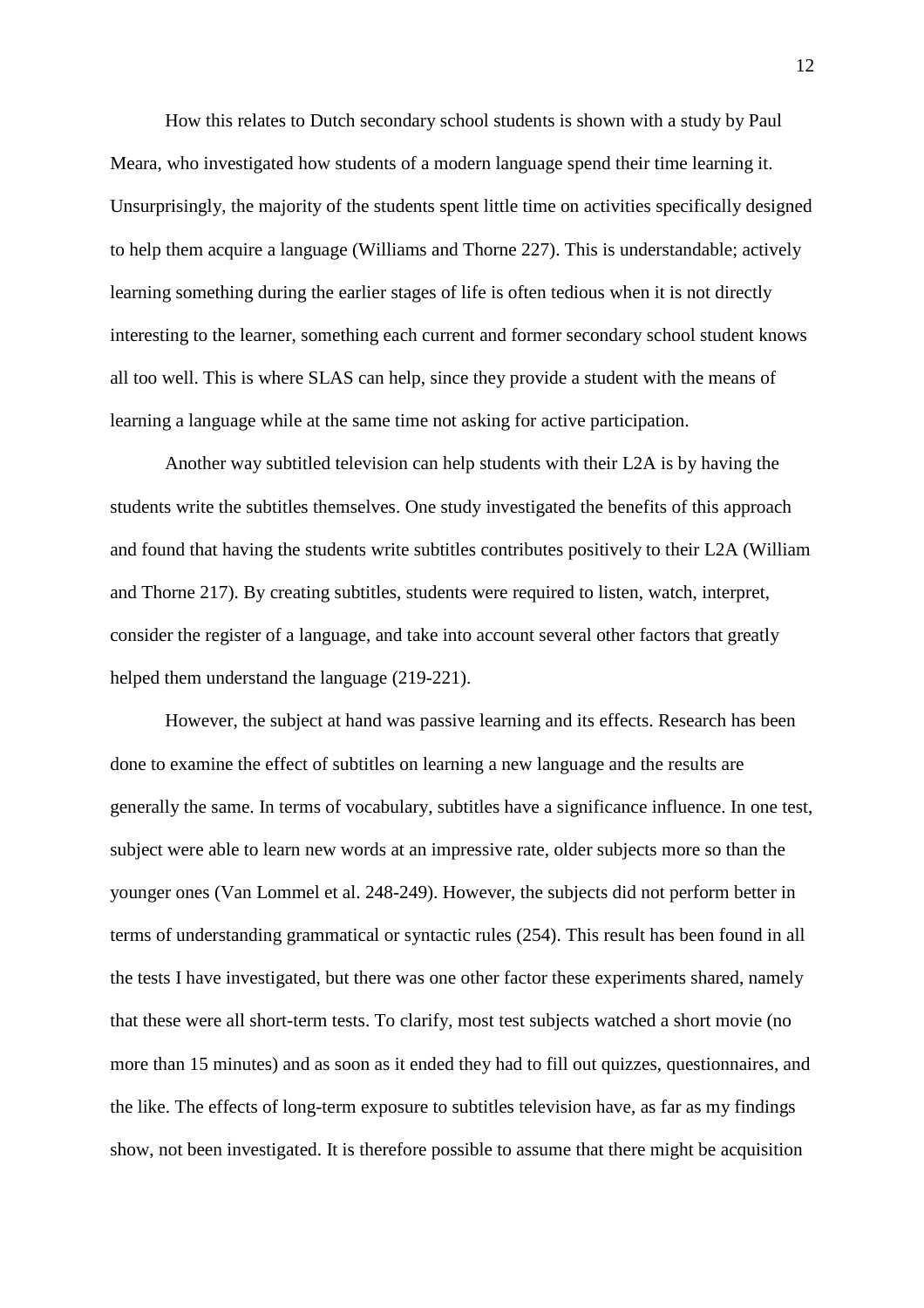of lingual rules in the long run, since it is not unlikely that repeated exposure to such rules will eventually make those rules (subconsciously) known to an individual. Until I encounter evidence that claims otherwise, this is also the assumption I will make myself.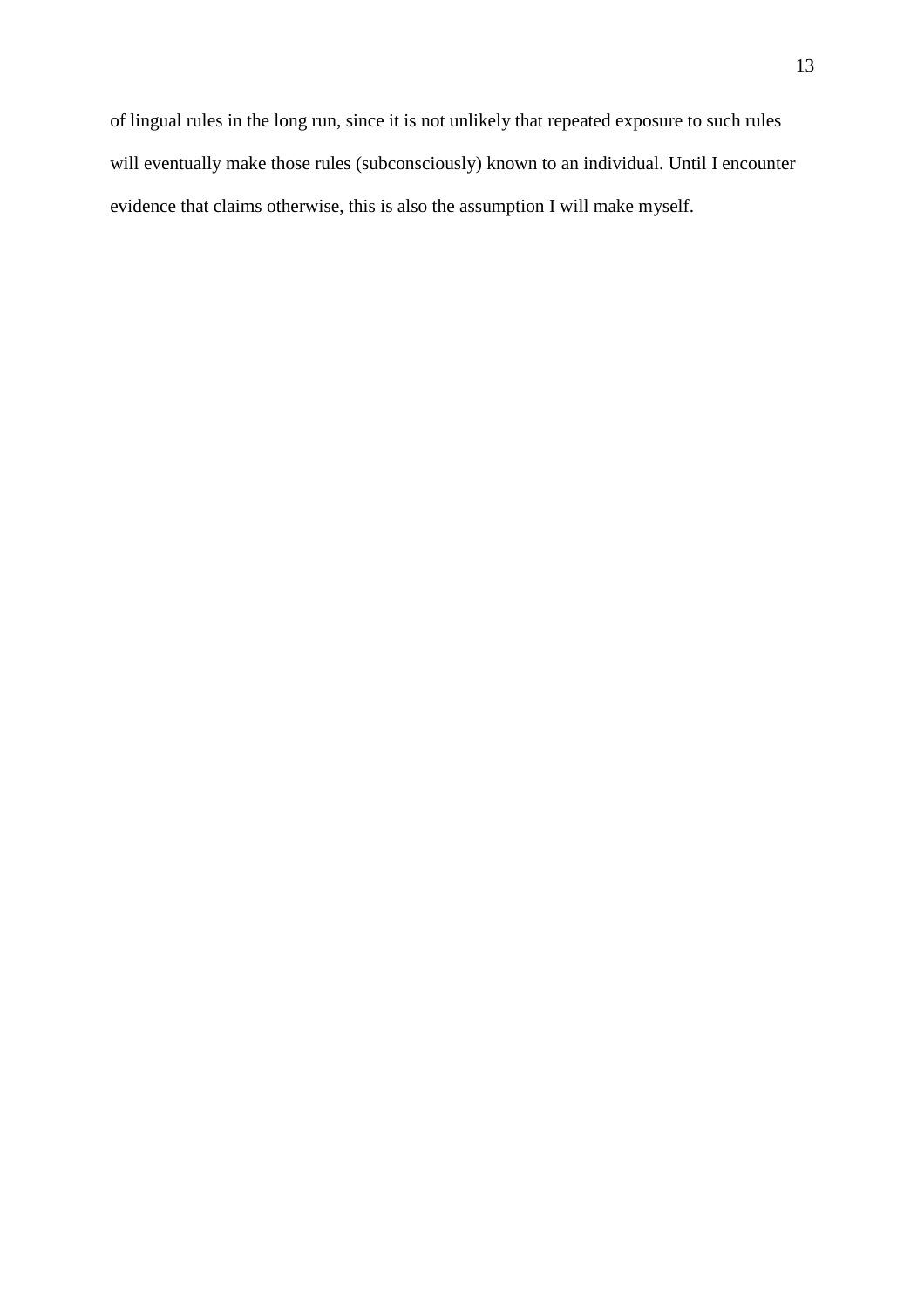#### **4: the experiment**

#### *4.1 general info*

The experiment was conducted at the Cals College in Nieuwegein, from 22-03-2011 until 15- 04-2011. Two first year HAVO/VWO-classes participated, with a total of 56 students ranging from twelve to fourteens years of age. There was an even 50% division between the sexes and there were a total of seven students that had dyslexia. Although the students did not participate voluntarily they were very cooperative and most of them treated the experiment seriously.

 The purpose of the experiment was to determine whether or not the amount of time the students spent average per week on SLAS has an influence on the general performance of the students and if the number of hours spent influences the performance of teacher assistants. The latter were part of a peer teaching environment in which two students of each class were assigned to help the teacher explain the students a part of the curriculum. The teacher in this case was me, since I was also working at the school as a part-time English teacher at that time. The part of the curriculum I focused on for the experiment was the proper use of the English indefinite article, specifically its two forms *a* and *an*.

#### *4.2 stages*

The first stage was determining the knowledge the students already possessed about the subject of the experiment, namely the English indefinite articles. Unfortunately, there wasn't any concrete data available and I had to rely on the statements of the English teachers of those classes, namely that they were, or should be, familiar with the subject but did not understand it fully.

The second stage was to determine the number of hours the students spent on SLAS. I used a simple questionnaire for this, which can be found in the appendix. I determined the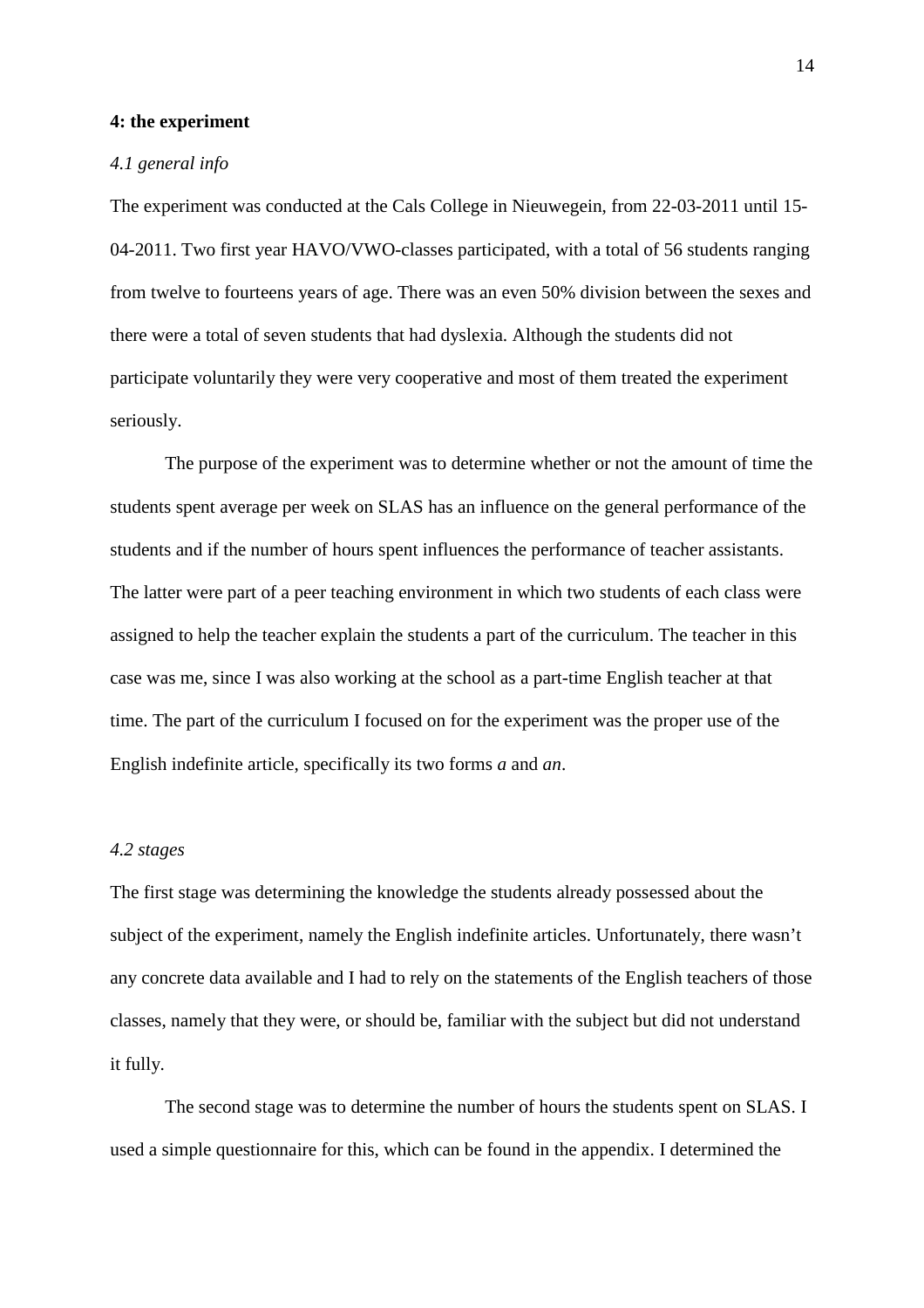amount of hours they spent on SLAS on average per week by tallying all the hours they spent on English sources such as subtitled television and music. I let the students fill this out a week before the peer teaching class and I did not tell them the purpose of the questions.

The third stage involved choosing the teacher assistants and determining the groups that I and the assistants were to going to teach. I selected the assistants based on the number of hours they spent on SLAS, picking those that spent the least as well as the most amount of time. I labelled those who spent the least amount of hours (3 and 5 hours) Fewest Hours Assistants (FHA) and those who spent the most (80 and 85 hours) were labelled Most Hours Assistants (MHA). The groups I assigned to myself and these assistants were balanced out to ensure that each group spent about the same amount of time on average.

The fourth stage was the peer teaching session. At the beginning of each class I took the FHA and MHA to a separate location were I taught them the proper use of the English indefinite article the same way I would teach my own students. I gave the assistants a handout (see appendix) which they were allowed to use to teach their own groups. We then returned to the rest of the class, which I divided in aforementioned groups. I gave myself and each teacher assistant twenty minutes to explain the indefinite article, after which the final stage of the experiment commenced.

The final stage was a test to determine how well the students understood the English indefinite article. It consisted of 37 short sentences that had an open space where an indefinite article should be. Most of the blank spaces were in front of nouns, but some were in front of individual letters in order to test if the students understood that some letters are pronounced differently when they are not part of a word. The full test can be found in the appendix.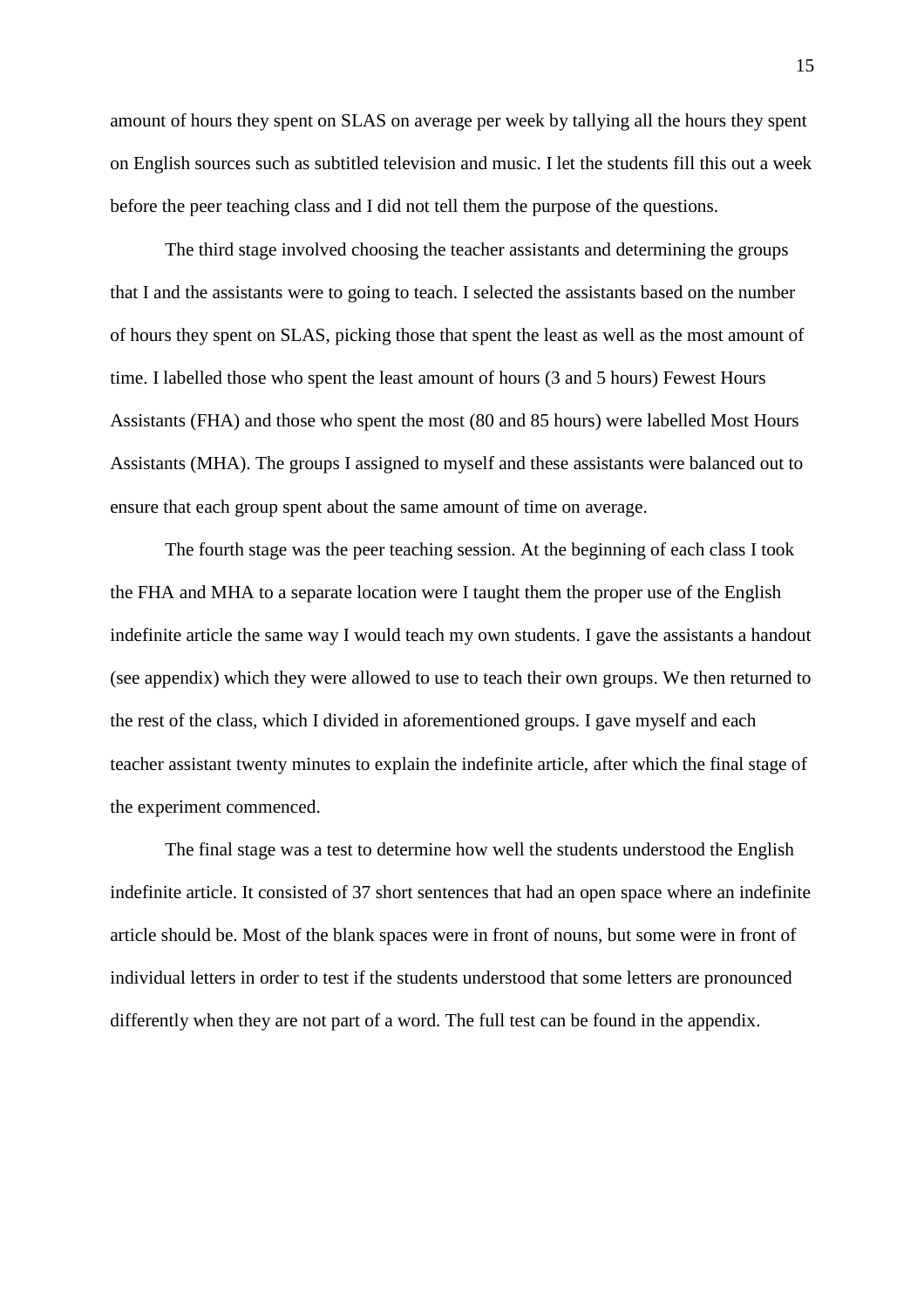### **5: results**

The raw results of the experiment took the form of aforementioned determined SLAS hours spent and the results of the test, with the value of the latter being X out of 37 possible mistakes.

 In order to determine the statistical significance of the correlation between the variables of the experiment (mention below), I used the program SPSS created by IBM. One of the programme's functions is to effectively collect data and subject it to statistical analysis, the results of which can be used to find correlation between the variables and establish statistical significance. The variables used were:

| Variable:                                | Value(s):                                |
|------------------------------------------|------------------------------------------|
| Age                                      | Numeric, 999 for unknown                 |
| <b>Sex</b>                               | 1 for female, 0 for male                 |
| Hours (spent on SLAS)                    | Numeric                                  |
| Mistakes (X out of 37 possible mistakes) | Numeric                                  |
| Teacher                                  | 0 for myself, 1 for MHA, 2 for FHA       |
| Dyslectic<br>.                           | 0 if the student was dyslectic, 1 if not |

**Table 1 - variables**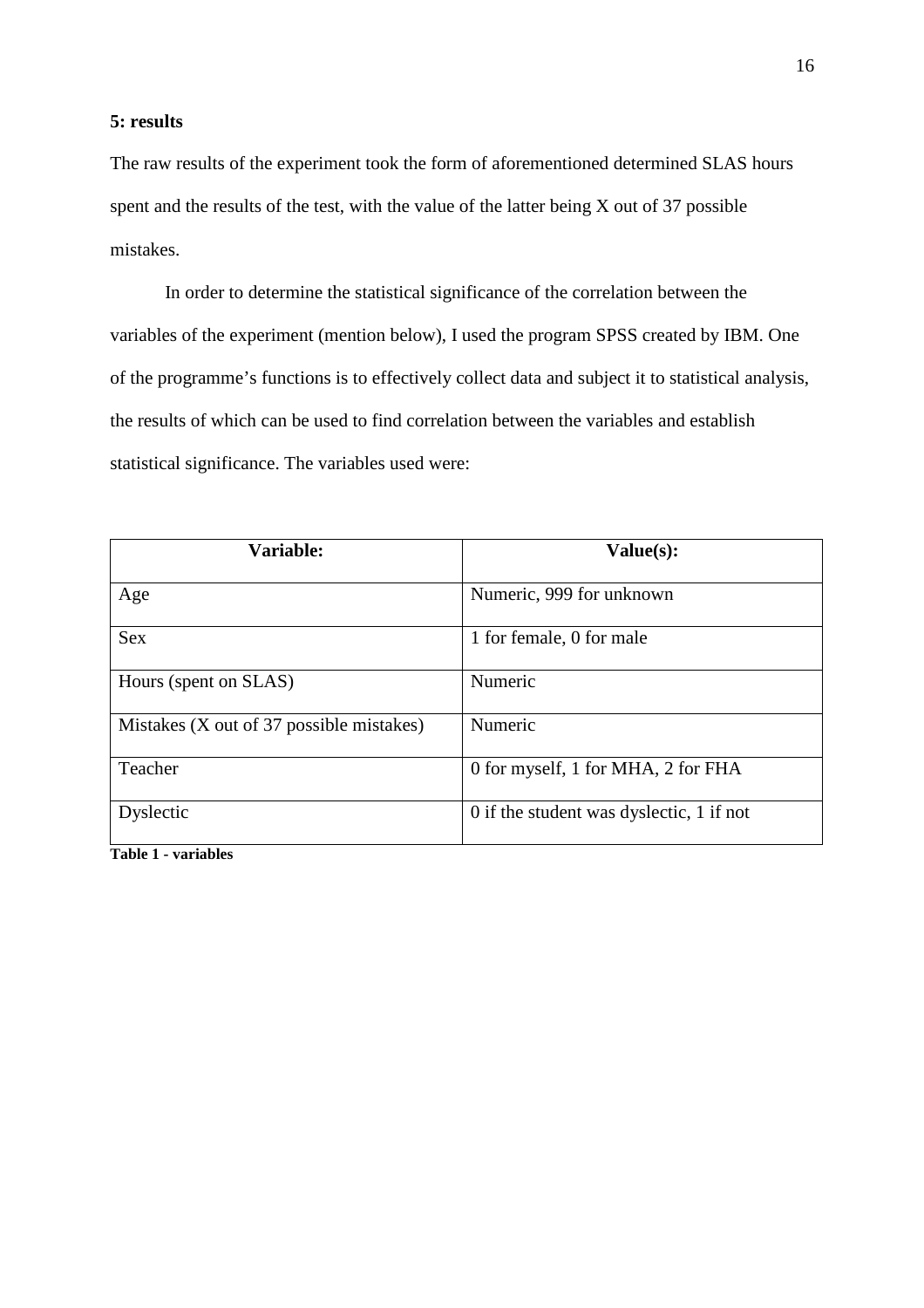

#### **Figure 1 – Fouten (mistakes), uur (hours) correlation**

The first step was to determine whether or not there was a significant relation between the number of mistakes made and the hours spent on SLAS. This would exclude any other factors in order to determine the correlation between the two most important values for this experiment. As usual, such a relation (or not) can be obtained by observing whether or not the number of mistakes decreases if the amount of hours spent on SLAS increases. This would be visualised in the graph by a cluster of values (circles) mirroring the diagonal line, which represents statistical significance, which would in turn indicate a significant correlation. The near-horizontal line represents the average correlation between the two values. As is already becoming apparent, there appears to be no significant correlation between the two values.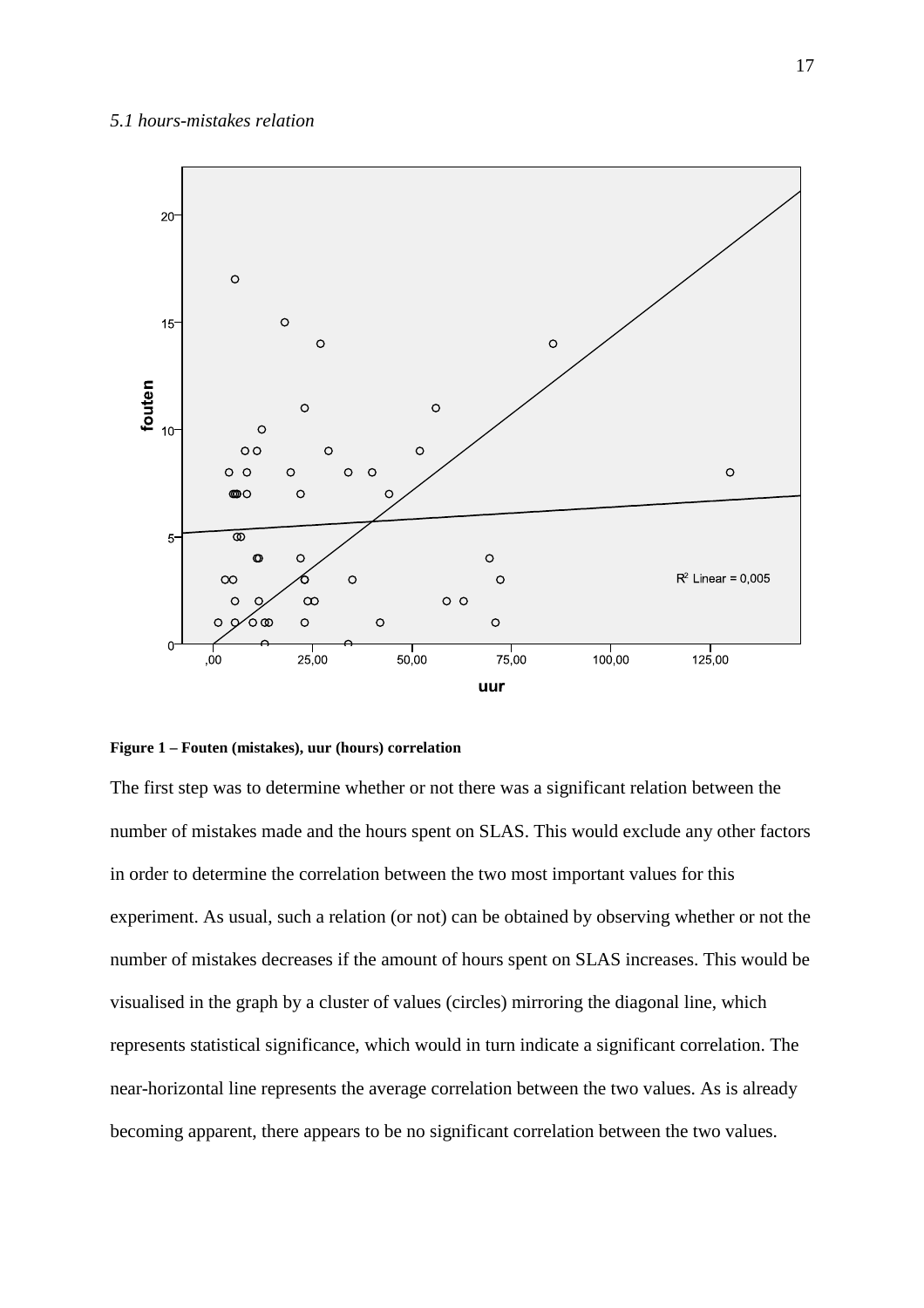#### *5.2 correlation between all values*

Since most of the tables that show the correlation between all the different values might be confusing or uninteresting I've decided to show only the table containing all of these values together as well as the table showing whether there is a difference between me or the teacher assistants teaching in terms of results. For those interested, the individual tables that contribute to these final tables can be found in the appendix.

| Source                 | Type III Sum of<br>Squares | df | Mean Square | F     | Sig. | Partial Eta<br>Squared |
|------------------------|----------------------------|----|-------------|-------|------|------------------------|
| <b>Corrected Model</b> | $147,543^a$                | 5  | 29,509      | 2,138 | ,081 | ,211                   |
| Intercept              | ,389                       |    | ,389        | ,028  | ,868 | ,001                   |
| leraar                 | 1,506                      |    | 1,506       | ,109  | ,743 | ,003                   |
| dyslectisch            | 63,264                     |    | 63,264      | 4,583 | ,038 | ,103                   |
| geslacht               | 32,351                     |    | 32,351      | 2,343 | ,134 | ,055                   |
| leeftijd               | 5,713                      |    | 5,713       | ,414  | ,524 | ,010                   |
| uur                    | 16,631                     |    | 16,631      | 1,205 | ,279 | ,029                   |
| Error                  | 552,196                    | 40 | 13,805      |       |      |                        |
| Total                  | 1994,000                   | 46 |             |       |      |                        |
| <b>Corrected Total</b> | 699,739                    | 45 |             |       |      |                        |

Dependent Variable:fouten

a. R Squared = ,211 (Adjusted R Squared = ,112) **Table 2 – final results value correlation** 

The above table shows all the values and the correlation between them and the number of mistakes made. Please note that the *leraar* (teacher) value encompasses both myself and the student assistants, but these separate values will be discussed below. The highlighted column is the one containing the data that is of interest to the interpretation of the current experiment. It shows the statistical significance (Sig.) of the correlation between the values and the final scores of the test. A correlation is significant when the Sig. value is  $\langle 0.05 \rangle$ , effectively meaning that the correlation between the value and the results is unlikely to be coincidental. The results show that there is, with the exception of the *dyslectisch* (dyslectic) value, no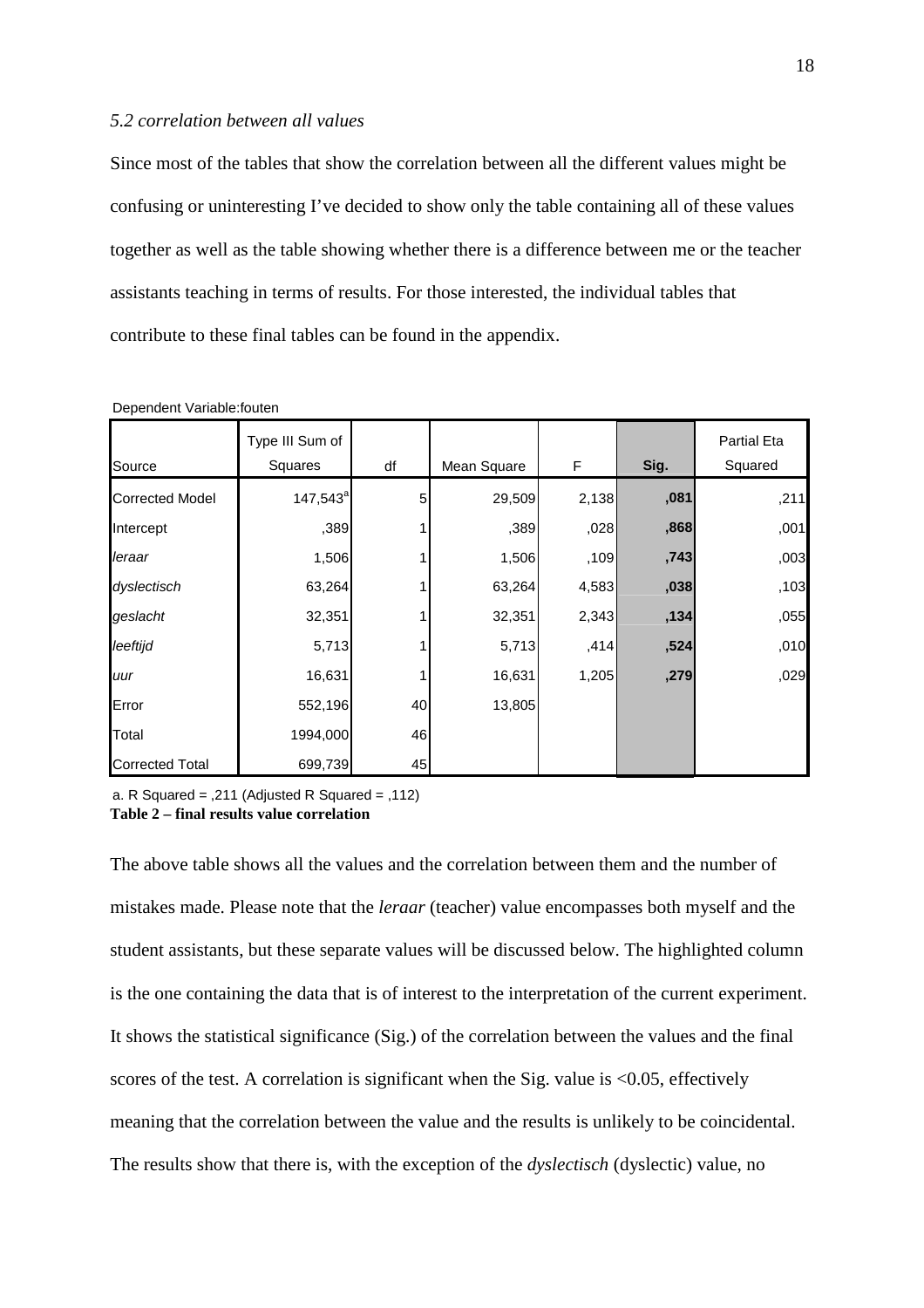significant correlation between any of the values and the number of mistakes made. The key value, *leraar* (teacher) is not anywhere near the required <0.05, meaning that, based on data collected, there is no correlation between the two. Short conclusion, this would mean that the number of hours students spend on SLAS has no direct influence on the grades of the students in general. A more elaborate conclusion will follow.

#### *5.3 teacher-mistakes correlation*

This final table is the result of a statistical test that compares the scores of the MHA's (value 1) or FHA's (value 0) students with my own students. Significance in this case follows from the teacher assistants' students' scores being consistently lower or higher than the average score of my own students. The closer the Sig.-value is to  $\leq 0.05$ , the more the students of the teacher assistants' groups consistently made fewer or more errors.

|        |                   |      | Levene's Test for Equality of |        |                              |                 |
|--------|-------------------|------|-------------------------------|--------|------------------------------|-----------------|
|        |                   |      | Variances                     |        | t-test for Equality of Means |                 |
|        |                   |      |                               |        |                              |                 |
|        |                   | F    | Sig.                          |        | df                           | Sig. (2-tailed) |
| fouten | Equal variances 1 | ,008 | ,930                          | $-108$ | 45                           | ,914            |
|        | Equal variances 0 |      |                               | $-114$ | 42,198                       | ,910            |

**Independent Samples Test**

**Table 3 – teacher-mistakes correlation** 

Once again the highlighted column is the one containing the data of interest. As is clear from the values there is no significant correlation between either type of teacher assistant and the scores their students got, compared to the scores of the students that I taught myself. The high Sig.-values indicate that the scores of the teacher assistants' groups are, on average, not better or worse than the scores of my own students. This means that the amount of time the teacher assistants spent on SLAS had no discernable influence on their teaching-capabilities. Short conclusion again, this would mean that the number of hours spend on SLAS has no direct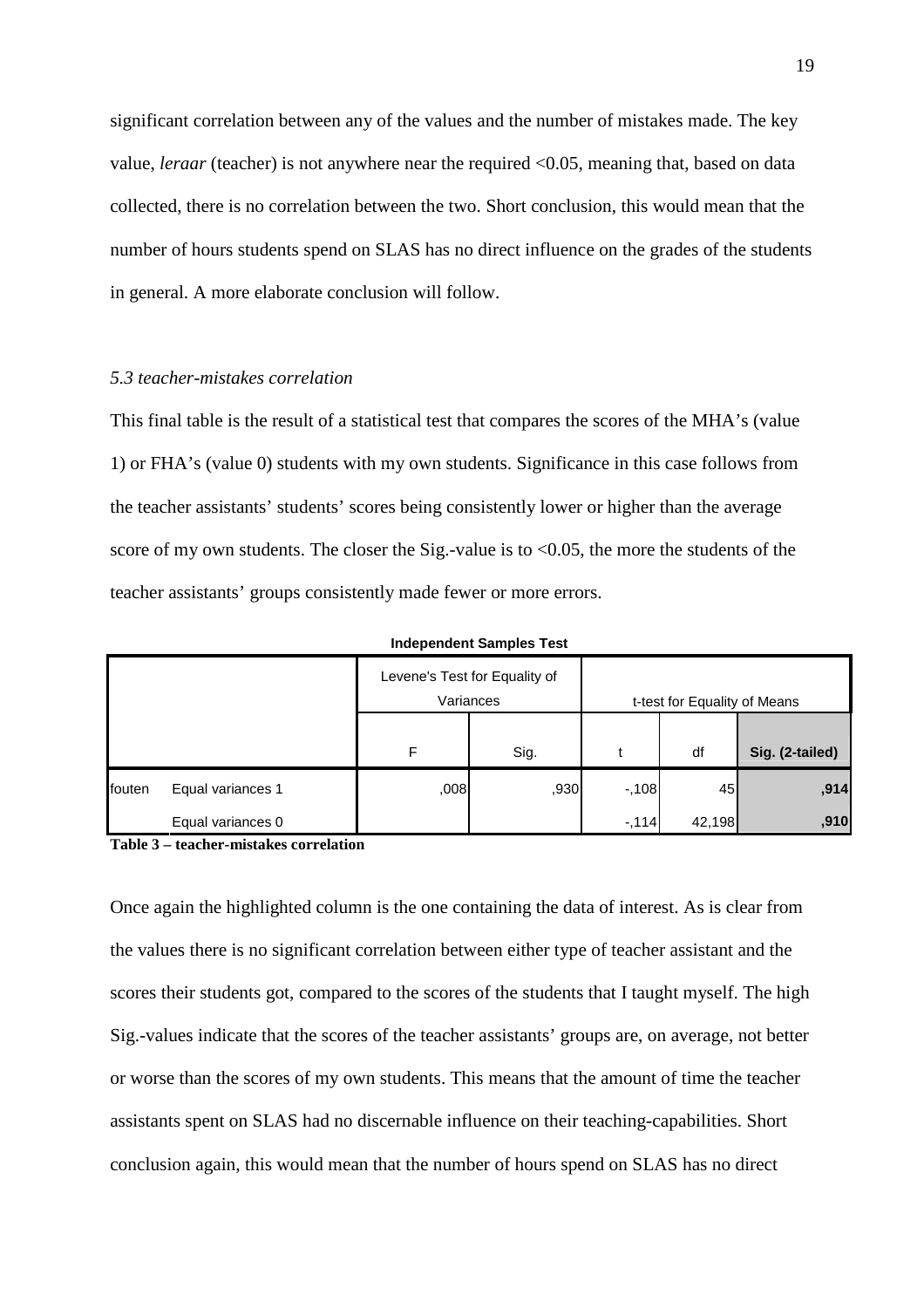influence on a teacher's assistant performance in a peer teaching environment. A more elaborate conclusion will follow.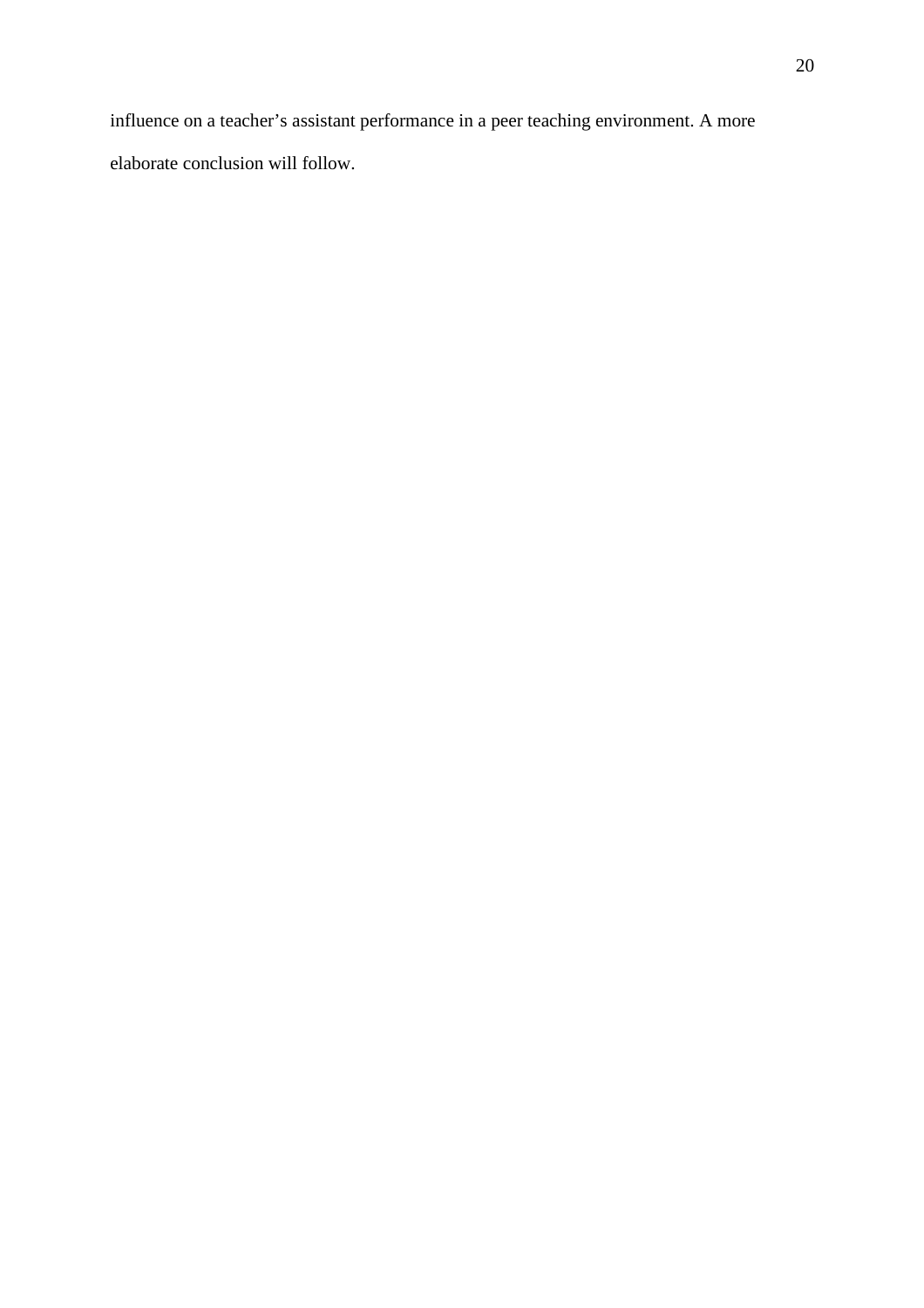#### **6: Conclusion**

#### *6.1 revised hypothesis*

Before the experiment the outlook was that the more a Dutch secondary school student spends time on English SLAS, the better his or her grades for that subject would be. It was also the belief that there is a link between the number of hours spend and the general performance of a teacher assistant, in terms of how well the students of that teacher assistant do on tests. However, as has become clear from the results, neither of these assumptions appear to reach a level of significance in the experiment reported in this paper. In the case of general performance there appears to be no direct link between the amount of hours spent on SLAS on the one hand and language performance on the other. Students that spent a large amount of hours on SLAS did not as a rule perform better on this test than those who invested little time in these sources of language acquisition. Furthermore, the teacher assistants' groups did not perform better nor worse on average, regardless of the amount of hours the assistants spent on SLAS. A revised hypothesis appears to be in order: 'The amount of time students of a Dutch secondary school spend on English SLAS does not have any effect on their grades, nor on the teaching capabilities of teacher assistants in a peer teaching environment.'

#### *6.2 explanation*

The above conclusion may be called somewhat unexpected, considering that the investigated literature seems to support both claims. Naturally, the question arises as to why SLAS appear to have no discernable influence on student performance, at least not in this experiment. There are several possible answers to this question, the first one being that a subconscious knowledge of a language, as possibly picked up by spending a large amount of time on SLAS, does not translate into conscious knowledge. It might be the case that when a students is asked to describe or is tested on particular aspects of a language, he or she might not be able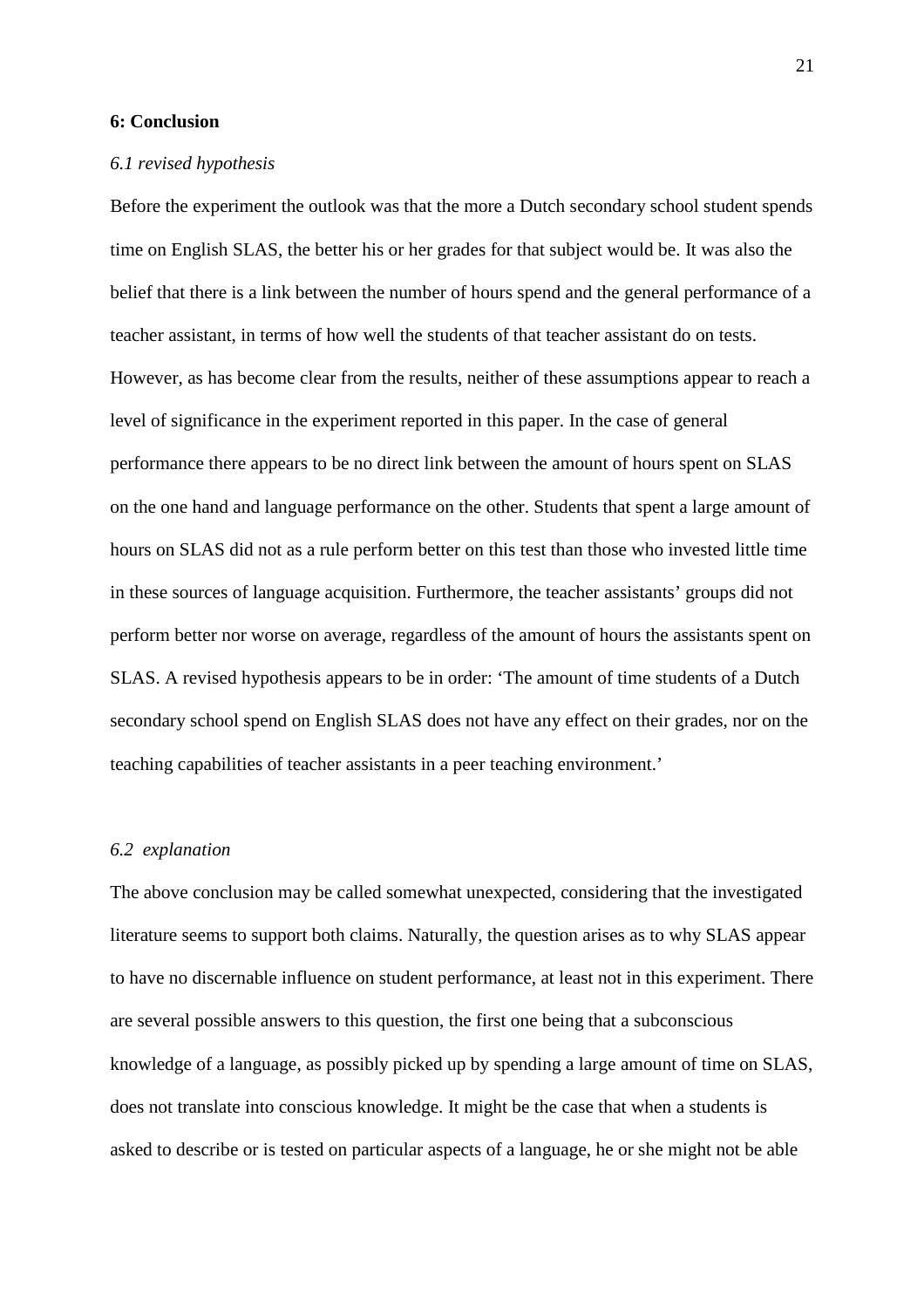to put it into words. It can very well be that when the written test is replaced with a conversation, the students might perform much better.

 One other explanation might be that SLAS simply have no influence in terms of language acquisition. This seems unlikely however, since there are numerous studies that prove otherwise, although those are limited to subtitled television. After reviewing the questionnaires filled out by the students once more, I noticed that the most hours spent on SLAS were spent on music. This would explain why SLAS seem to have no influence since even if the students know the full translation of the songs they listen to, it would mean that all they know is the translation. This would most certainly expand their vocabulary, but it is unlikely that music will teach them grammatical and syntactical rules.

 As mentioned above, students might have trouble putting their knowledge into words. This would explain why the amount of time spent on SLAS appears to have no influence on the teaching capabilities of teacher assistants. They might, at some level, understand the subject at hand, but at the same time have trouble explaining it to others. For this specific experiment, it is highly likely that the sudden introduction of peer teaching is simply too much to handle for the teacher assistants. I had to explain the entire concept, and execute it, in about 70 minutes, leaving very little time to adequately prepare the assistants for their task. It is likely that if a peer teaching environment is established on the very first day of secondary school, the assistants would be more at ease and better at their tasks.

 It is also a possibility that wrong assumptions were made for this test. For instance, it might very well be that the participating students have not been exposed to SLAS for the necessary amount of time needed for the sources that have an actual influence. Since the students were fairly young, this might well be the case. Furthermore, it is also possible that the students have not been exposed to SLAS until after the critical period of language acquisition, which is widely believed to make it harder to acquire a language. A more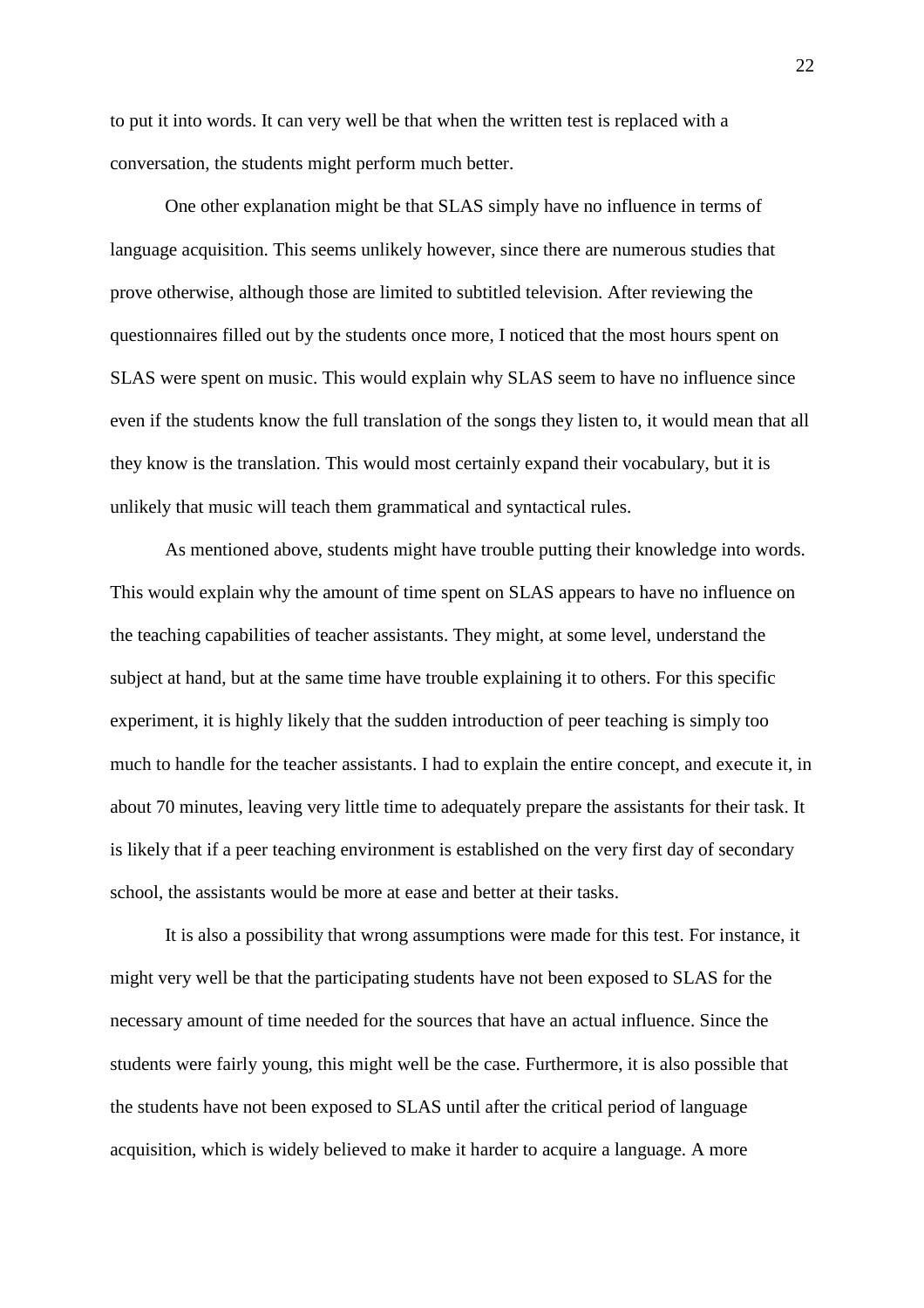thorough background check would have possibly unearthed this information, but there was unfortunately not enough time to do this.

 Another final explanation specific for this experiment is that the test group was not big enough. 56 students is not a small number for an experiment like this, but on the larger whole it is a very small representation of the total secondary school student body. Perhaps the outcome will be different with a larger group consisting of students from all levels of secondary school education. Involving differently aged and levelled students would also enable researchers to track progress, which would perhaps produce results that support one or both of the claims.

 Whatever might be the case, the results speak for themselves. Although I still believe SLAS can have a major influence on second language acquisition, further experiments are required in order to prove this. Despite the data contradicting my opinion, I have not given up hope.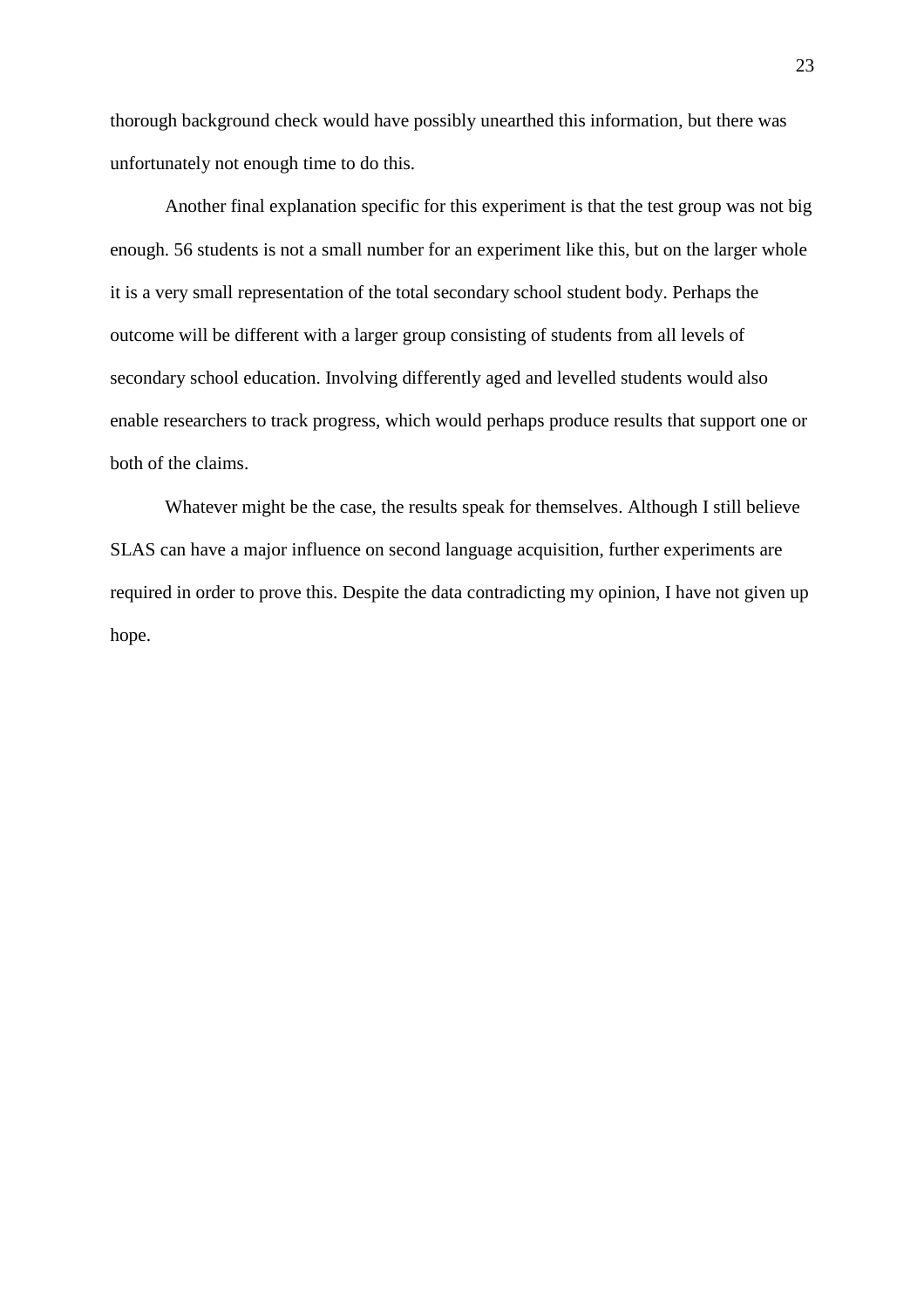#### **Works cited**

- Axelrod, Saul, and Douglas R. Greer. "Cooperative Learning Revisited." *Springerlink*. Journal of Behavioral Education, Vol. 4, No. 1, 1994. Web. 10 May 2011. <http://www.springerlink.com.proxy.library.uu.nl/content/w42581610796p17q/fulltex t.pdf>.
- D'Ydewalle, Géry, and Marijke Vd Poel. "Incidental Foreign-Language Acquisition by Children Watching Subtitled Television Programs." *Springerlink*. Journal of Psycholinguistic Research, Vol. 28, No. 3, 1999. Web. 10 May 2011. <http://www.springerlink.com.proxy.library.uu.nl/content/q80q24503221w6x2/fulltex t.pdf>.
- D'Ydewalle, Géry. "Foreign-Language Acquisition by Watching Subtitled Television Programs." *Kansai-u*. Web. 10 May 2011. <http://www.kansaiu.ac.jp/fl/publication/pdf\_education/04/4geryd%27ydewalle.pdf>.
- Goldschmid, Barbara, and Marcel L. Goldschmid. "Peer Teaching in Higher Education: a Review." *Springerlink*. Elsevier, Amsterdam. Web. 20 May 2011. <http://www.springerlink.com.proxy.library.uu.nl/content/qm3332r5780157t6/fulltext. pdf>.
- Jones, Val. "'I Felt like I Did Something Good'— the Impact on Mainstream Pupils of a Peer Tutoring Programme for Children with Autism." *Ebscohost*. British Journal of Special Education; Vol. 34 Issue 1, Mar 2007. Web. 10 May 2011. <http://web.ebscohost.com.proxy.library.uu.nl/ehost/detail?vid=2>.
- Manning, Lee M., and Robert Lucking. "The What, Why, and How of Cooperative Learning." *Ebscohost*. Clearing House; Vol. 64 Issue 3, Jan/Feb 1991. Web. 10 May 2011. <http://web.ebscohost.com.proxy.library.uu.nl/ehost/detail?vid=2>.
- Van Lommel, Sven, Annouschka Laenen, and Géry D'Ydewalle. "Foreign-grammar Acquisition While Watching Subtitled Television Programmes." *Ebscohost*. British Journal of Educational Psychology; Vol. 76 Issue 2, Jun 2006. Web. 10 May 2011. <http://web.ebscohost.com.proxy.library.uu.nl/ehost/detail?vid=2>.
- Williams, Helen, and David Thorne. "The Value of Teletext Subtitling as a Medium for Language Learning." *Sciencedirect*. Department of Welsh, University of Wales Lampeter, 2000. Web. 10 May 2011.

<http://www.sciencedirect.com.proxy.library.uu.nl/science?\_ob=MImg>.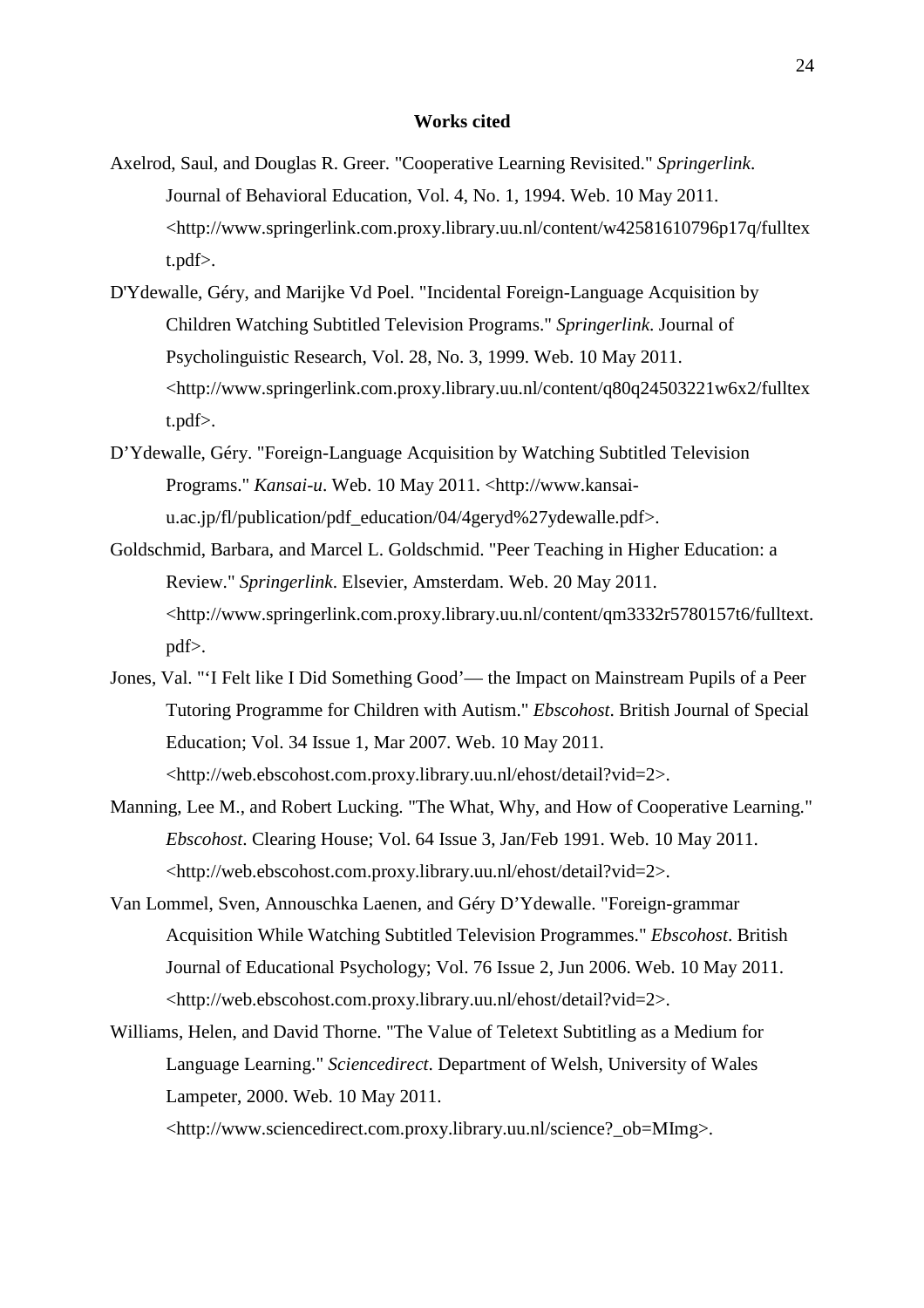# **Appendix: questionnaire**

|                                                                                                                                                                                                                                                                                                                                                                                                                                                           | Klas: $\frac{1}{\sqrt{1-\frac{1}{2}}\sqrt{1-\frac{1}{2}}\left\vert \frac{1}{2}+1\right\vert }$ | Leeftijd: $\_\_\_\_\_\_\_\_\_\_\_\_\_\_\_\_\_\_\_\_\_\_\_\_\_\_\_\_\_\_\_\_\_$ |
|-----------------------------------------------------------------------------------------------------------------------------------------------------------------------------------------------------------------------------------------------------------------------------------------------------------------------------------------------------------------------------------------------------------------------------------------------------------|------------------------------------------------------------------------------------------------|--------------------------------------------------------------------------------|
| Hoeveel uur per week kijk je tv?                                                                                                                                                                                                                                                                                                                                                                                                                          |                                                                                                |                                                                                |
| $\frac{1}{2}$ uur                                                                                                                                                                                                                                                                                                                                                                                                                                         |                                                                                                |                                                                                |
| Hoeveel uur daarvan kijk je Engelse programma's (met of zonder ondertiteling)?                                                                                                                                                                                                                                                                                                                                                                            |                                                                                                |                                                                                |
| $\frac{1}{2}$ uur                                                                                                                                                                                                                                                                                                                                                                                                                                         |                                                                                                |                                                                                |
| Hoeveel uur per week luister je naar muziek?                                                                                                                                                                                                                                                                                                                                                                                                              |                                                                                                |                                                                                |
| $\frac{1}{2}$ uur                                                                                                                                                                                                                                                                                                                                                                                                                                         |                                                                                                |                                                                                |
| Hoeveel uur daarvan luister je naar Engelse muziek?                                                                                                                                                                                                                                                                                                                                                                                                       |                                                                                                |                                                                                |
| $\frac{1}{2}$ uur                                                                                                                                                                                                                                                                                                                                                                                                                                         |                                                                                                |                                                                                |
| Hoeveel uur per week lees je boeken of tijdschriften?                                                                                                                                                                                                                                                                                                                                                                                                     |                                                                                                |                                                                                |
| $\frac{1}{\sqrt{1-\frac{1}{2}}}\$ uur                                                                                                                                                                                                                                                                                                                                                                                                                     |                                                                                                |                                                                                |
| Hoeveel uur daarvan lees je in het Engels geschreven boeken of tijdschriften?                                                                                                                                                                                                                                                                                                                                                                             |                                                                                                |                                                                                |
| $\frac{1}{2}$ uur                                                                                                                                                                                                                                                                                                                                                                                                                                         |                                                                                                |                                                                                |
| Hoeveel uur per week zit je op het internet?                                                                                                                                                                                                                                                                                                                                                                                                              |                                                                                                |                                                                                |
| uur                                                                                                                                                                                                                                                                                                                                                                                                                                                       |                                                                                                |                                                                                |
| Hoeveel uur daarvan zit je op Engelse websites (dat wil zeggen: waarvan de inhoud in het<br>Engels is)?                                                                                                                                                                                                                                                                                                                                                   |                                                                                                |                                                                                |
| uur                                                                                                                                                                                                                                                                                                                                                                                                                                                       |                                                                                                |                                                                                |
| Chat je wel eens online? Zo ja, hoeveel uur per week?                                                                                                                                                                                                                                                                                                                                                                                                     |                                                                                                |                                                                                |
| $\frac{1}{\sqrt{1-\frac{1}{2}}}\$ uur                                                                                                                                                                                                                                                                                                                                                                                                                     |                                                                                                |                                                                                |
| Chat je wel eens online in het Engels? Zo ja, hoeveel uur per week?                                                                                                                                                                                                                                                                                                                                                                                       |                                                                                                |                                                                                |
| $\frac{1}{\sqrt{1-\frac{1}{2}}}\cdot \frac{1}{\sqrt{1-\frac{1}{2}}}\cdot \frac{1}{\sqrt{1-\frac{1}{2}}}\cdot \frac{1}{\sqrt{1-\frac{1}{2}}}\cdot \frac{1}{\sqrt{1-\frac{1}{2}}}\cdot \frac{1}{\sqrt{1-\frac{1}{2}}}\cdot \frac{1}{\sqrt{1-\frac{1}{2}}}\cdot \frac{1}{\sqrt{1-\frac{1}{2}}}\cdot \frac{1}{\sqrt{1-\frac{1}{2}}}\cdot \frac{1}{\sqrt{1-\frac{1}{2}}}\cdot \frac{1}{\sqrt{1-\frac{1}{2}}}\cdot \frac{1}{\sqrt{1-\frac{1}{2}}}\cdot \frac{1$ |                                                                                                |                                                                                |
| Praat je wel eens Engels met vrienden, familie, of andere bekenden? Zo ja, hoeveel uur per<br>week?                                                                                                                                                                                                                                                                                                                                                       |                                                                                                |                                                                                |

Nee/Ja, \_\_\_\_ uur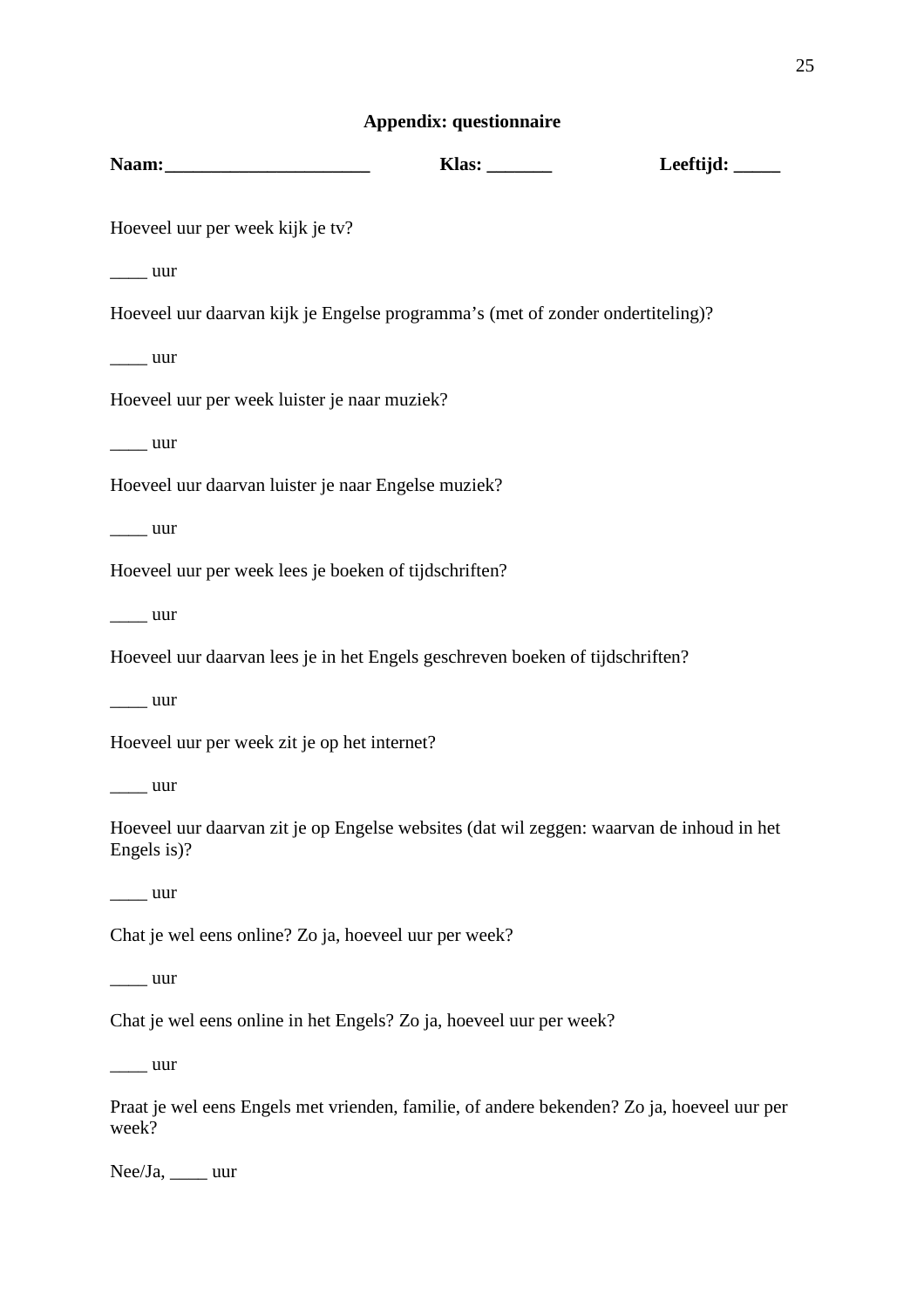# **Appendix: handout**

# **Indefinite articles** *a/an*  **(lidwoorden** *a/an***)**

Het lidwoord *the* is even niet belangrijk.

Om de Engelse lidwoorden *a/an* goed te gebruiken moet je letten, niet op de 1<sup>e</sup> letter van het woord wat volgt, maar op de 1<sup>e</sup> *klank* van het woord.

| Letter:      | a or an?       | Waarom?             |
|--------------|----------------|---------------------|
| Apple        | An             | Klinker             |
| Bear         | $\mathbf{A}$   | Medeklinker         |
| Clown        | $\overline{A}$ | Medeklinker         |
| Deer         | $\overline{A}$ | Medeklinker         |
| Elf          | An             | Klinker             |
| F            | A/an           | <b>Uitzondering</b> |
| Guess        | $\mathbf{A}$   | Medeklinker         |
| H            | A/an           | <b>Uitzondering</b> |
| Idiot        | An             | Klinker             |
| Joker        | $\mathbf{A}$   | Medeklinker         |
| Kitchen      | $\mathbf{A}$   | Medeklinker         |
| $\mathbf{L}$ | A/an           | <b>Uitzondering</b> |
| M            | $A/\text{an}$  | <b>Uitzondering</b> |
| N            | $A/\text{an}$  | <b>Uitzondering</b> |
|              |                |                     |
| Opera        | An             | Klinker             |
| Plate        | $\mathbf{A}$   | Medeklinker         |
| Quarter      | $\mathbf{A}$   | Medeklinker         |
| $\mathbf{R}$ | $A/\text{an}$  | <b>Uitzondering</b> |
| S            | A/an           | <b>Uitzondering</b> |
|              | A              | Medeklinker         |
| Tiger<br>U   | A/an           | <b>Uitzondering</b> |
| Van          | A              | Medeklinker         |
| W            | $\mathbf A$    | <b>Uitzondering</b> |
| $\mathbf{X}$ | A/an           | <b>Uitzondering</b> |
| Yogurt       | $\mathbf{A}$   | Medeklinker         |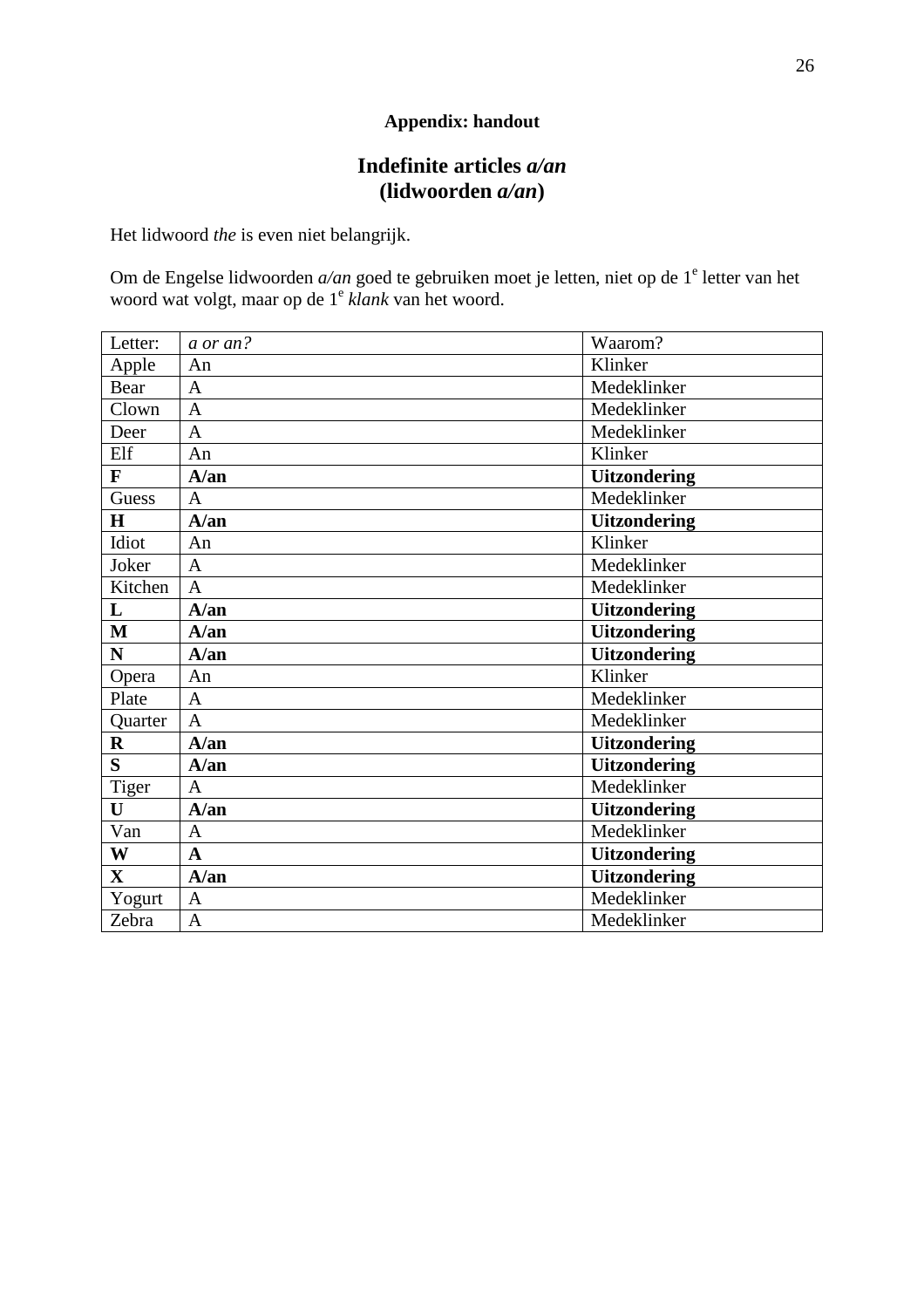Uitzonderingen:

| F            | Los met an (eff), bij woorden a (a fork)                                                    |
|--------------|---------------------------------------------------------------------------------------------|
| H            | Los met an (aitch), woorden <b>meestal</b> met a, valt soms weg (an hour). Leer je an honor |
| L            | Los met an (el), bij woorden a (a lolipop)                                                  |
| M            | Los met an (em), bij woorden a (a mermaid)                                                  |
| $\mathbf N$  | Los met an (en), bij woorden a (a nut)                                                      |
| $\mathbf R$  | Los met an (ar), bij woorden a (a rest)                                                     |
| S            | Los met an (ess), bij woorden a (a surfboard)                                               |
| U            | Los met an (ju), bij woorden verschilt. An urge, a utopia. Leer je                          |
| W            | Los met a (double-u), bij woorden ook a (a word)                                            |
| $\mathbf{X}$ | Los met an (ex), bij woorden kan beide (a xylophone, an Xmas present)                       |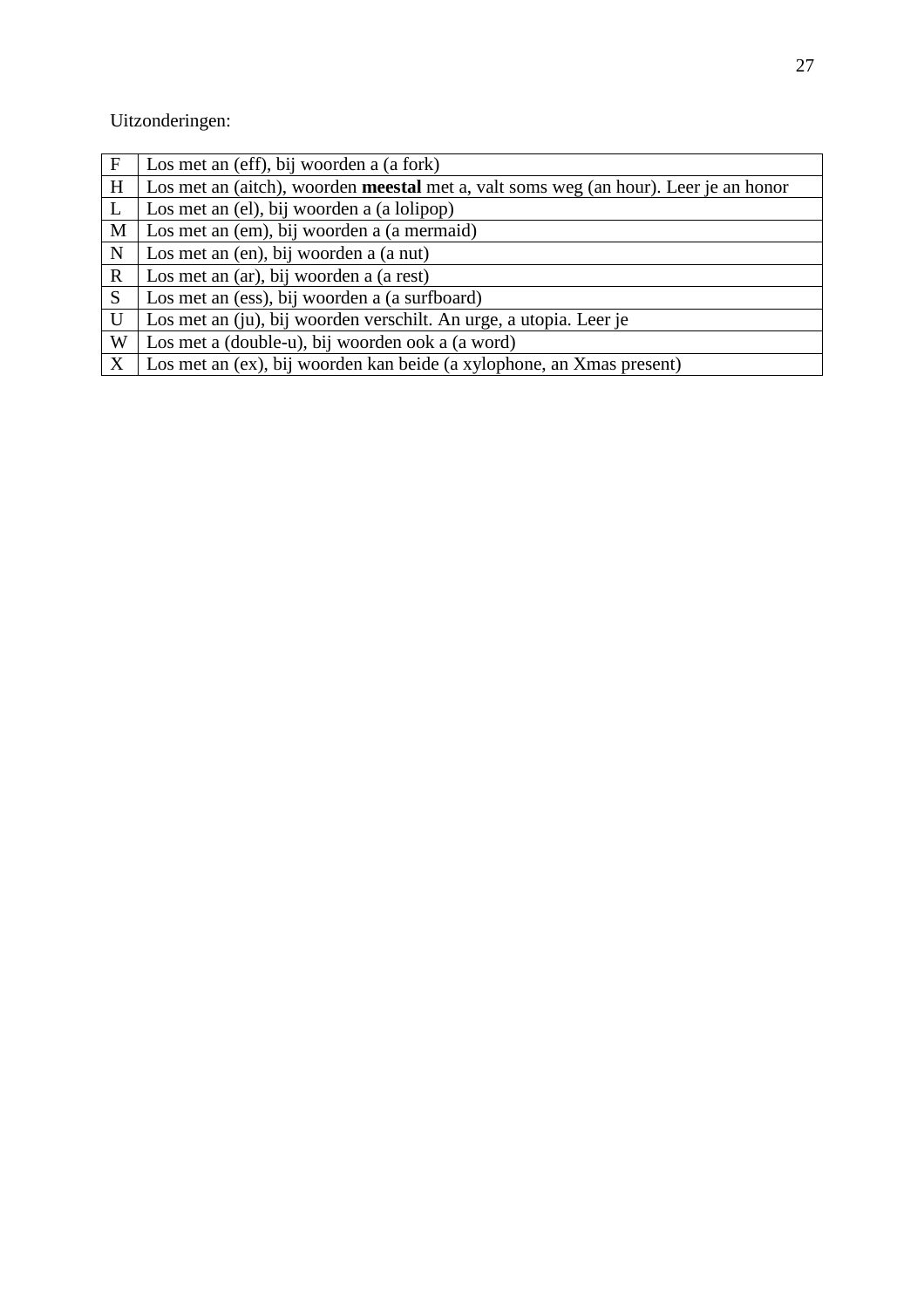#### **Appendix: test**

## **De lidwoorden** *a* **en** *an* **– Test**

Naam: Klas:\_\_\_\_\_\_\_\_ Vul in onderstaande zinnen het juiste lidwoord in (**gebruik alleen** *a* **of** *an***, niet** *the***!**). 1. We weren't allowed to see *Saw IV* because it is \_\_\_\_\_ R-rated (restricted) film. 2. There are not a lot of words that start with \_\_\_\_\_ Q. 3. Careful, there is \_\_\_\_\_ needle stuck in your shirt. 4. Be careful, there is bear in these woods. 5. My father is \_\_\_\_\_ colonel in the army. 6. My mom wants vacuum cleaner for her birthday. 7. I think I still have \_\_\_\_\_ yo-yo lying around here somewhere 8. I saw episode of *Glee* yesterday. 9. Do you spell knife with \_\_\_\_ V or with \_\_\_\_\_ F? 10. Do you have flashlight I can borrow? 11. Do you know where I can get \_\_\_\_\_ balloon on a string? 12. We are staying in \_\_\_\_\_\_ hotel in France during the holidays. 13. I would like \_\_\_\_\_\_ apple, please. 14. I can't find shampoo that smells like cucumber. 15. That boy is such \_\_\_\_\_ idiot. 16. A screwdriver is \_\_\_\_\_ useful tool. 17. She told us \_\_\_\_\_ joke we didn't like. 18. No, you write cereal with C, not \_\_\_\_\_\_\_\_ S.

- 19. I saw \_\_\_\_\_ kangaroo in the zoo.
- 20. They say some woman found tongue in her box of chicken nuggets.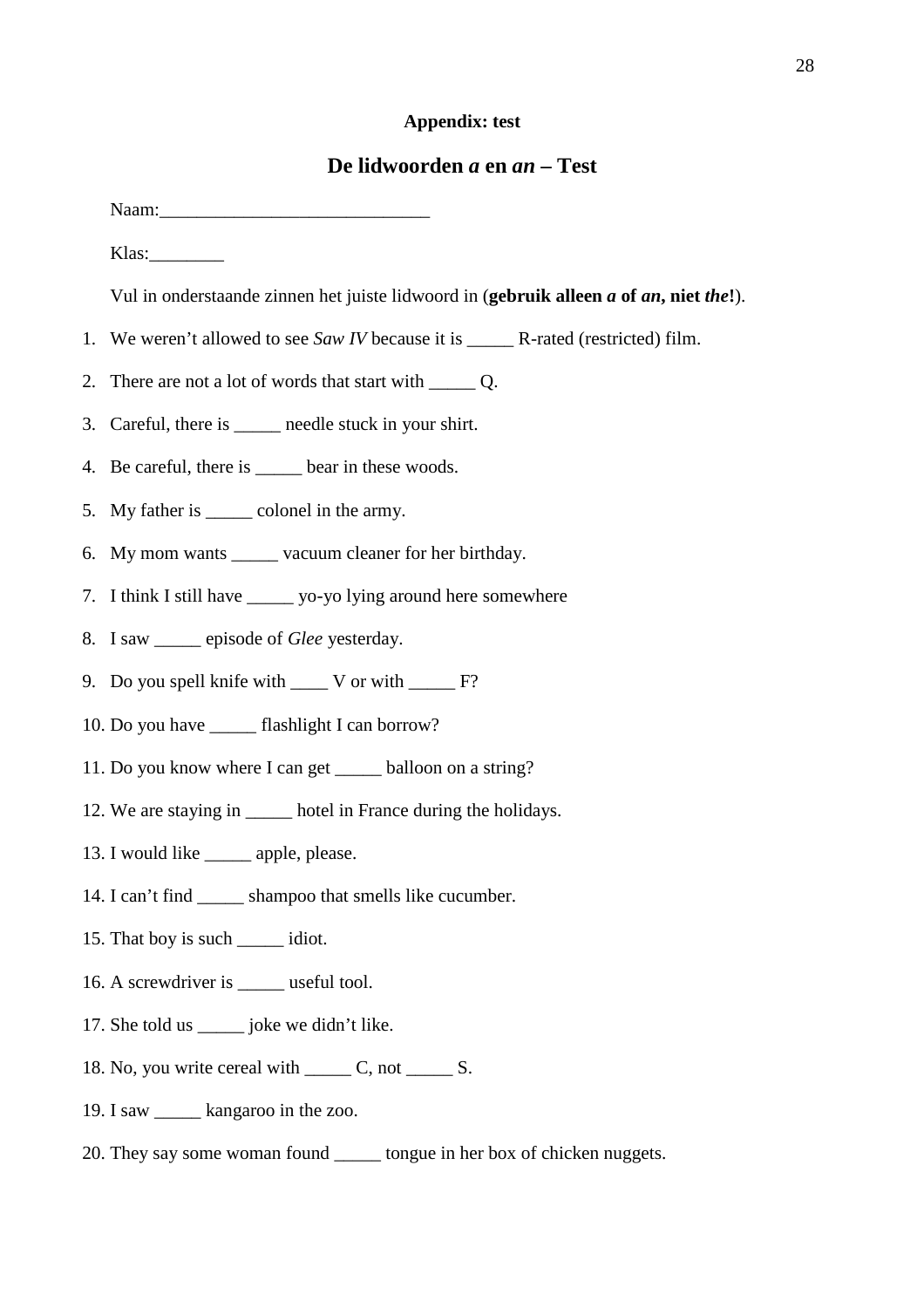- 21. They made \_\_\_\_\_ X-ray of my arm in the hospital.
- 22. Why do you have lock on your lunchbox?
- 23. Have you even been on \_\_\_\_\_ bus in London?
- 24. This is \_\_\_\_\_ uncomfortable chair.
- 25. I want \_\_\_\_\_ honest answer.
- 26. I think you've dropped \_\_\_\_\_ M&M on the floor.
- 27. My aunt is \_\_\_\_\_ optician.
- 28. Are we allowed to use \_\_\_\_\_ dictionary for this test?
- 29. I think there is \_\_\_\_\_ person hiding behind those bushes.
- 30. Would you like to hear \_\_\_\_\_ riddle?
- 31. A case you use to store arrows in is called \_\_\_\_\_ quiver.
- 32. We are having \_\_\_\_\_ guest over for dinner tomorrow.
- 33. My brother works as \_\_\_\_\_ waiter in some fancy restaurant.
- 34. My shirt has \_\_\_\_\_ zipper.
- 35. I saw \_\_\_\_\_ meteorite in the sky last night!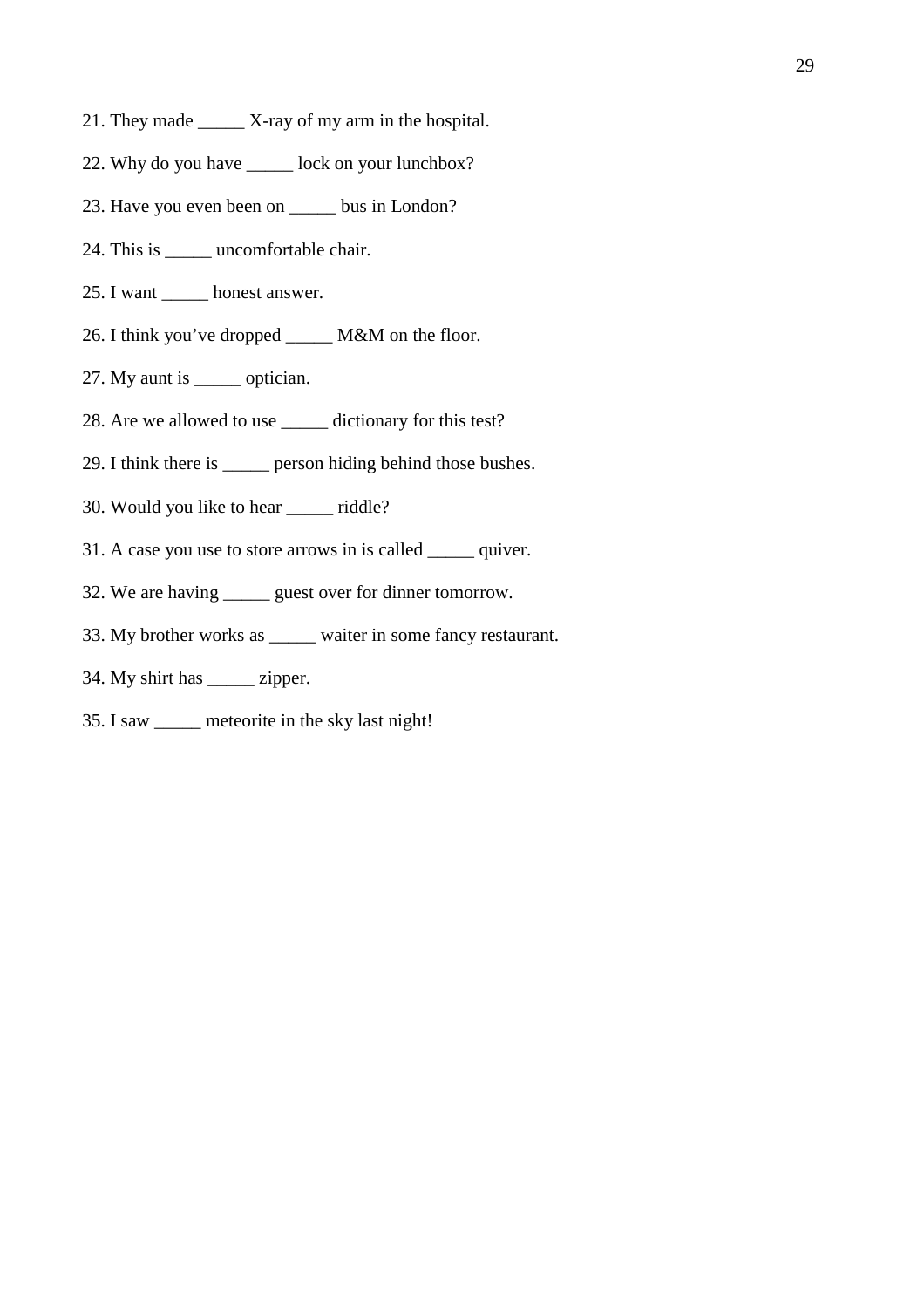#### **Appendix: tables**

Note: these tables do not on themselves serve any function or provide the data sought out in this experiment. They merely serve as input for Table 2 and Table 3.

| <b>Group Statistics</b> |                          |           |      |                |                 |  |  |  |
|-------------------------|--------------------------|-----------|------|----------------|-----------------|--|--|--|
|                         | leraar                   | N         | Mean | Std. Deviation | Std. Error Mean |  |  |  |
| fouten                  | leraar                   | 18        | 5,72 | 4,586          | 1,081           |  |  |  |
|                         | laag scorende leerlingen | <b>20</b> | 5,90 | 5,790          | 1.075           |  |  |  |
|                         | hoog scorende leerlingen | 18        | 5,89 | 4,658          | 1,076           |  |  |  |

#### **Independent Samples Test**

|                     |                                | Levene's Test for | <b>Equality of Variances</b> |        | t-test for Equality of Means |                     |                           |                                                 |          |       |
|---------------------|--------------------------------|-------------------|------------------------------|--------|------------------------------|---------------------|---------------------------|-------------------------------------------------|----------|-------|
|                     |                                |                   |                              |        |                              |                     |                           | 95% Confidence<br>Interval of the<br>Difference |          |       |
|                     |                                | $\mathsf{F}$      | Sig.                         | t      | df                           | Sig. (2-<br>tailed) | Mean<br><b>Difference</b> | Std. Error<br>Difference                        | Lower    | Upper |
| foute<br><b>I</b> n | Equal variances<br>assumed     | ,008              | ,930                         | $-108$ | 45                           | ,914                | $-174$                    | 1,610                                           | $-3,418$ | 3,069 |
|                     | Equal variances<br>not assumed |                   |                              |        | $-114$ 42,198                | ,910                | $-174$                    | 1,525                                           | $-3,251$ | 2,902 |

#### **Levene's Test of Equality of Error Variances<sup>a</sup>**

Dependent Variable:fouten

|     | df1 | df2 | Sig. |  |
|-----|-----|-----|------|--|
| 664 | ⌒   | 39  |      |  |

Tests the null hypothesis that the error variance

of the dependent variable is equal across groups.

a. Design: Intercept + leraar + dyslectisch + geslacht + leeftijd + uur